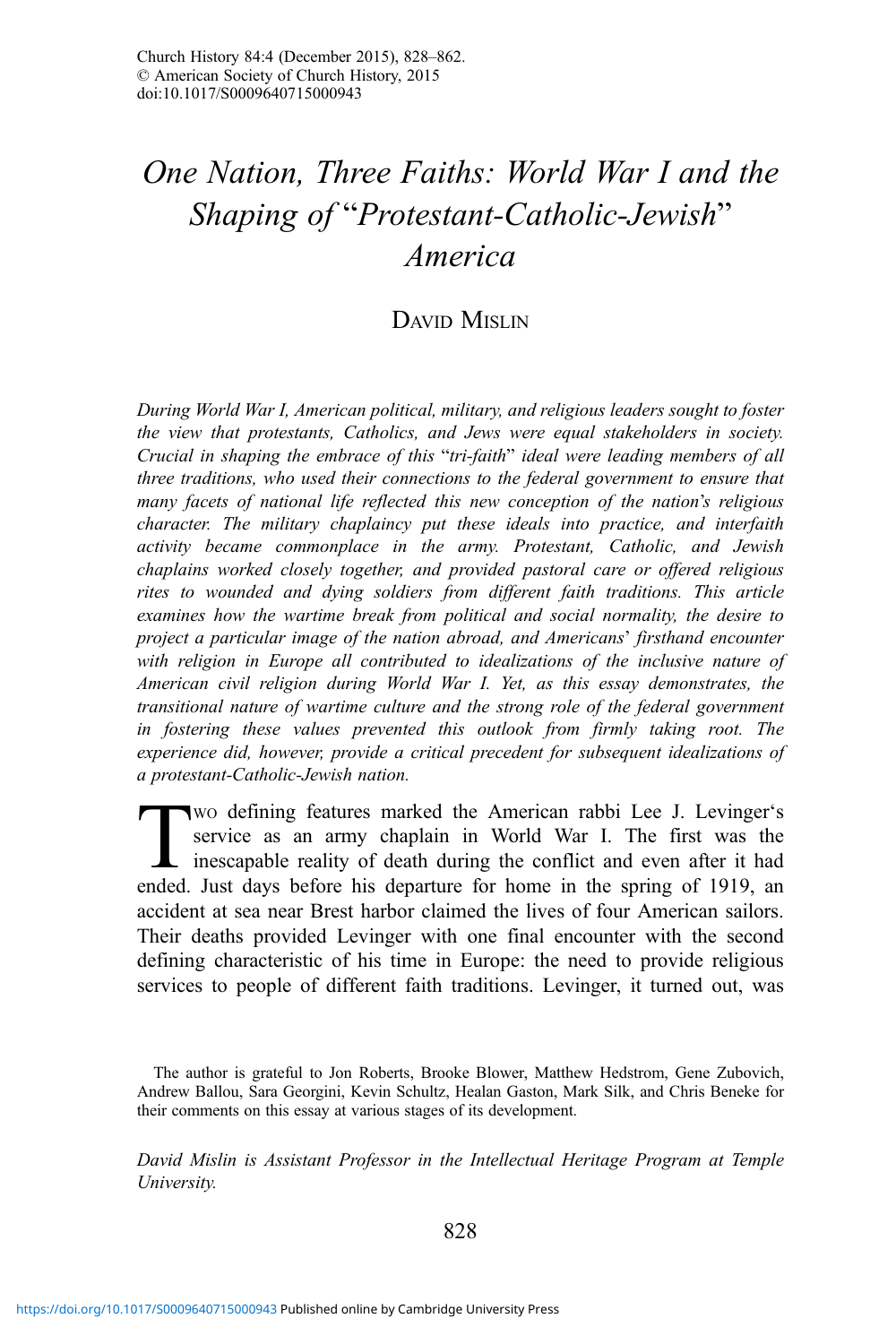the only clergyman of any religious affiliation at Brest. The task of "burying four Christian boys" thus became a Jewish rabbi's final act of wartime service.<sup>1</sup>

During his eight months in France, which had included a tour of duty at the front, Levinger often found himself ministering to non-Jews. It was "almost matters of everyday," he recounted, that soldiers from other traditions came to him in moments of profound need. "I . . . have read psalms at the bedside of dying Protestant soldiers. I have held the cross before a dying Catholic," Levinger wrote, affirming his belief that during the war "we were all one in a very real sense." Other chaplains recounted nearly identical experiences. Charles H. Brent, an Episcopalian who served as chief of the army chaplaincy corps, described the image of "the Jew carrying the crucifix to a dying Catholic" as one of his most indelible memories of the conflict. Another protestant chaplain reported providing "religious ministrations to every man" in his unit, "Catholic, Protestant, and Jewish" alike.<sup>2</sup>

Moreover, interreligious encounters occurred not just in situations where clergy from one tradition provided such "religious ministrations" to soldiers of another. During the months in which Levinger remained in France after the armistice (like many other American military personnel, he had to wait for transport to become available), he was assigned to burial duty. He passed the time while performing that somber work by "discussing the fundamental principles of Judaism and Christianity" with a group that consisted of "Catholic, Baptist, Christian, Christian Scientist and Jew." Throughout the war, the rabbi had observed similar occurrences among ordinary soldiers, which had prompted many of them to set aside longstanding assumptions and prejudices in favor of new feelings of sympathy and appreciation. Levinger noted that the war brought together the "Jew from the East Side of New York, who had never known any Christian except the corner policeman" with the "Kentucky mountaineer, who had been reared with the idea that Jews have horns," and both "were bound to be broadened" by the experience.<sup>3</sup>

Lee Levinger was correct, and not merely about his two anecdotal soldiers; World War I marked a broadening experience for much of American society. Personal interaction and close cooperation among protestants, Catholics, and Jews were frequent occurrences, especially for those Americans connected to the military and the federal government. More importantly, such instances were celebrated both as they happened and in subsequent recollections of

<sup>&</sup>lt;sup>1</sup>Lee J. Levinger, *A Jewish Chaplain in France* (New York: Macmillan, 1921), 79.<br><sup>2</sup>*Ibid* 137: Charles H. Brant. "Unity," 1919 Serman Notebook, box 27. Charles 1

 $2Ibid., 137; Charles H. Brent, "Unity," 1919 Serman Notebook, box 27, Charles Henry Brent$ Papers, Manuscript Division, Library of Congress, Washington D.C.; "Press Release of the National Catholic War Council," enclosed with John J. Burke to Robert E. Speer, December 17, 1918, folder 14, box 5, National Catholic War Council Records, Catholic University of America Archives, Washington, D.C.. <sup>3</sup>

 ${}^{3}$ Levinger, A Jewish Chaplain in France, 51, 133.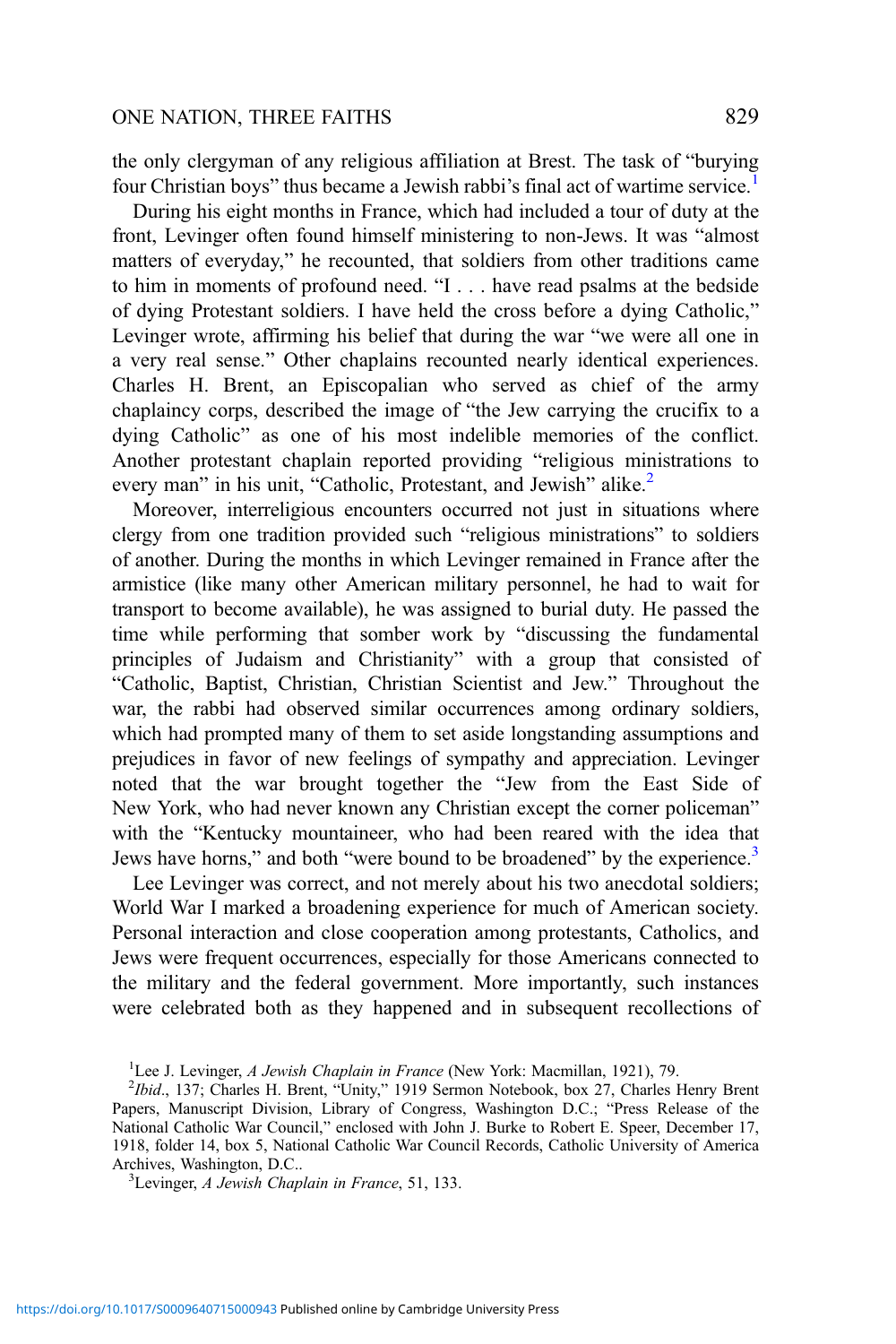wartime experience. Ultimately, the war inspired many Americans to reconsider how they described the nation's religious identity. For reasons ranging from the practical to the idealistic, the conflict prompted them to embrace the characterization of the United States as a place where Catholics and Jews were full political, cultural, and religious equals to protestants. In this idealized vision, Judaism and Catholicism no longer seemed decidedly inferior to or different from the protestant Christianity long viewed by its adherents as the nation's normative faith. Prominent leaders emphasized that members of all three traditions believed in the same God and shared the same patriotic commitment to the nation. On the basis of these similarities, it was possible, they argued, to set aside all other matters of faith in order to form "an invincible army" for "the common good." In the view of these leaders, issues that for centuries had proved divisive within Christianity and between Christians and Jews—things like the divinity of Jesus, the identity of the Messiah, the nature of authority and the structure of Christian churches, and countless other major issues of doctrine—constituted little more than minor theological differences.<sup>4</sup>

To be sure, the first stirrings of what recent historians have labeled the "trifaith" ideal began long before the United States entered Europe's Great War. Indeed, World War I was not even the first military conflict to bring protestants, Catholics, and Jews into closer contact. During the Revolutionary War, one Catholic served as a military chaplain, and sporadic efforts to foster inclusiveness had existed in the early republic. A few dozen Catholic priests became chaplains during the Civil War, although they typically served only for a short duration and found their efforts hampered by the anti-Catholic sentiments of protestant military leaders. Nevertheless, they helped to orchestrate instances of shared worship and prayer between Catholic and protestant soldiers. Jews, too, served as chaplains during the Civil War, though not without considerable effort. The legislation authorizing a chaplaincy corps initially stipulated that only ordained ministers of a "Christian denomination" could serve, and it required a concerted lobbying campaign to have the language amended to "religious denomination." Nor did World War I bring a complete shift in cultural values. While Catholics and Jews no longer had to negotiate for a place at the table as they had in previous years (in part because of their newfound numerical strength as a result of decades of immigration), there were many aspects of the wartime experience that belied the inclusive rhetoric that many leaders espoused. It would take several decades more—and the nation's

<sup>&</sup>lt;sup>4</sup>Roy B. Guild, "The Church, the Community, and the Present Crisis" (1918), folder 10, box 75, Federal Council of the Churches of Christ in America Records, Presbyterian Historical Society, Philadelphia, Pa.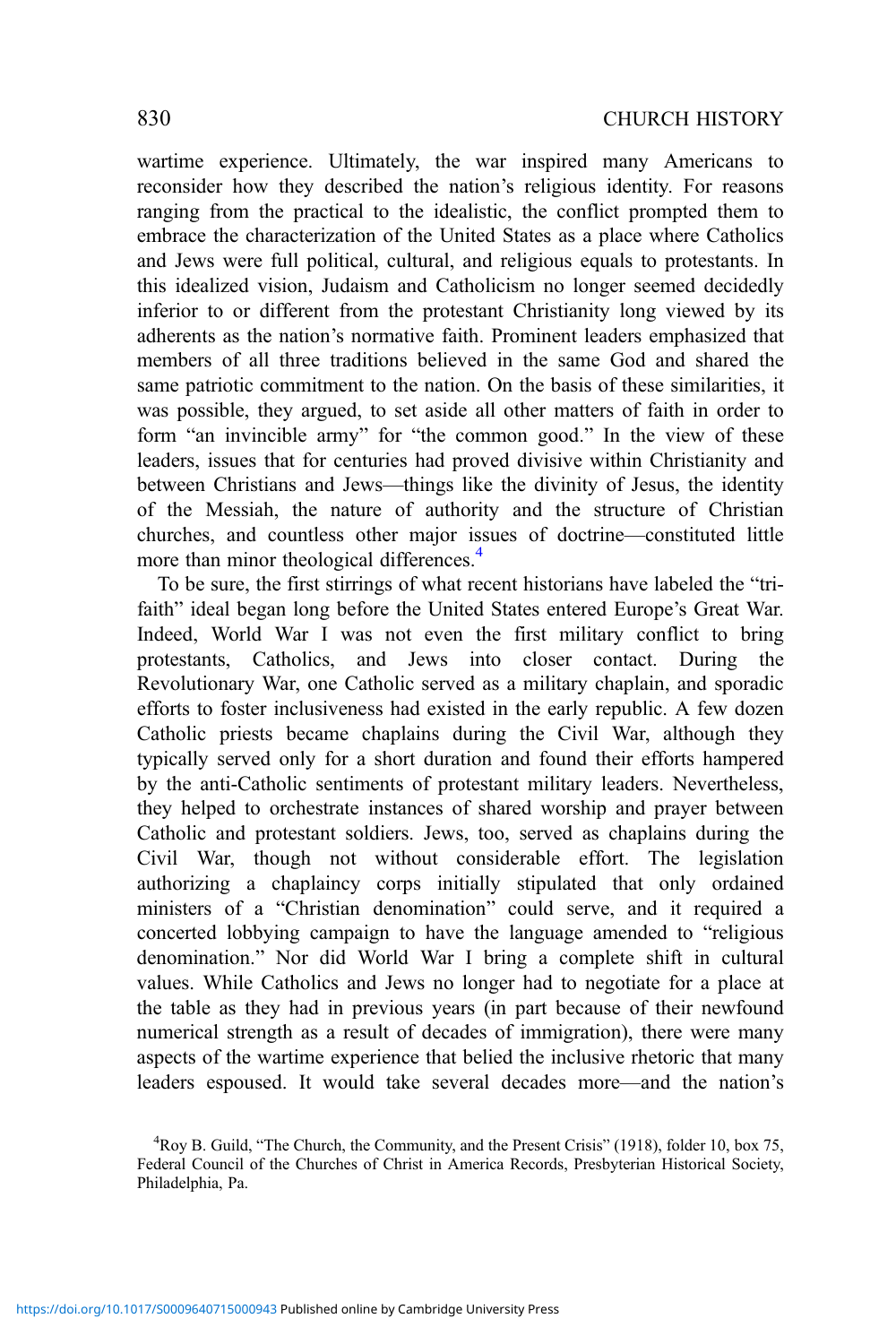participation in an even bloodier conflict—before the ideals expressed during the Great War took root in society at large.<sup>5</sup>

Nevertheless, the First World War did mark a critical moment for interfaith relations, as major political, military, and religious leaders enthusiastically embraced the vision of a protestant-Catholic-Jewish United States. These prominent figures sought to make government policy reflective of this ideal and to foster such sentiments at the grassroots level. In other words, leading Americans were committed to the full inclusion of Catholics and Jews in national life at the war's outset, and for the first time in the country's history, a large effort went into ensuring that reality matched this ideal. This project was far from universally successful. Protestant-Catholic hostility lingered throughout the war, and anti-Semitism remained entrenched in much of military life, as Jewish soldiers faced impediments to advancement and outright discrimination and hostility. Nevertheless, the very existence of such an effort signaled a major departure from how members of America's three major religious traditions had historically interacted with one another in the public sphere.<sup>6</sup>

This essay chronicles the history of this important moment in the development of the idealization of a tri-faith United States. It first emphasizes a central ingredient in the enactment of this new outlook: the

<sup>5</sup>On the broader trajectory toward the acceptance of religious diversity in the decades before World War I, see William R. Hutchison, Religious Pluralism in America: The Contentious History of a Founding Ideal (New Haven, Conn.: Yale University, 2003), 111-128; on Catholic chaplains during the Revolutionary war, and the broader tendency toward ecumenism in the early republic, see Charles H. Metzger, "Chaplains in the American Revolution," Catholic Historical Review 31, no. 1 (April 1945): 279; Chris Beneke, "The 'Catholic Spirit Prevailing in Our Country': America's Moderate Religious Revolution," in The First Prejudice: Religious Tolerance and Intolerance in Early America, ed. Chris Beneke and Christopher S. Grenda (Philadelphia: University of Pennsylvania, 2011), 279–280; Chris Beneke, Beyond Toleration: The Religious Origins of American Pluralism (New York: Oxford University, 2006); on the inclusion of Catholics and Jews during the Civil War, see Randall M. Miller, "Catholic Religion, Irish Ethnicity, and the Civil War," in Religion and the American Civil War, ed. Randall M. Miller, Harry S. Stout, and Charles Reagan Wilson (New York: Oxford University, 1998), 263– 268; on the campaign to allow Jewish chaplains, see Albert Isaac Slomovitz, The Fighting Rabbis: Jewish Military Chaplains and American History (New York: New York University, 1999), 10–20. On the widespread emergence of the "tri-faith" ideal during and after World War II, see Kevin M. Schultz, Tri-Faith America: How Catholics and Jews Held America to its Postwar Protestant Promise (New York: Oxford University, 2011); Mark Silk, Spiritual Politics: Religion and America Since World War II (New York: Simon and Schuster, 1988), 40–53; Wendy L. Wall, Inventing the "American Way": The Politics of Consensus from the New Deal to the Civil Rights Movement (New York: Oxford University, 2008), 143–148; Deborah Dash Moore, G.I. Jews: How World War II Changed a Generation (Cambridge, Mass.: Belknap University, 2004), 10–11. For an exploration of how the experience of World War I contributed to subsequent idealizations, see Thomas A. Bruscino, A Nation Forged in War: How World War II Taught Americans To Get Along (Knoxville: University of Tennessee, 2010), ch. 1.

For representative instances of anti-Semitism during World War I, see Leonard Dinnerstein, Antisemitism in America (New York: Oxford University, 1994), 75–77.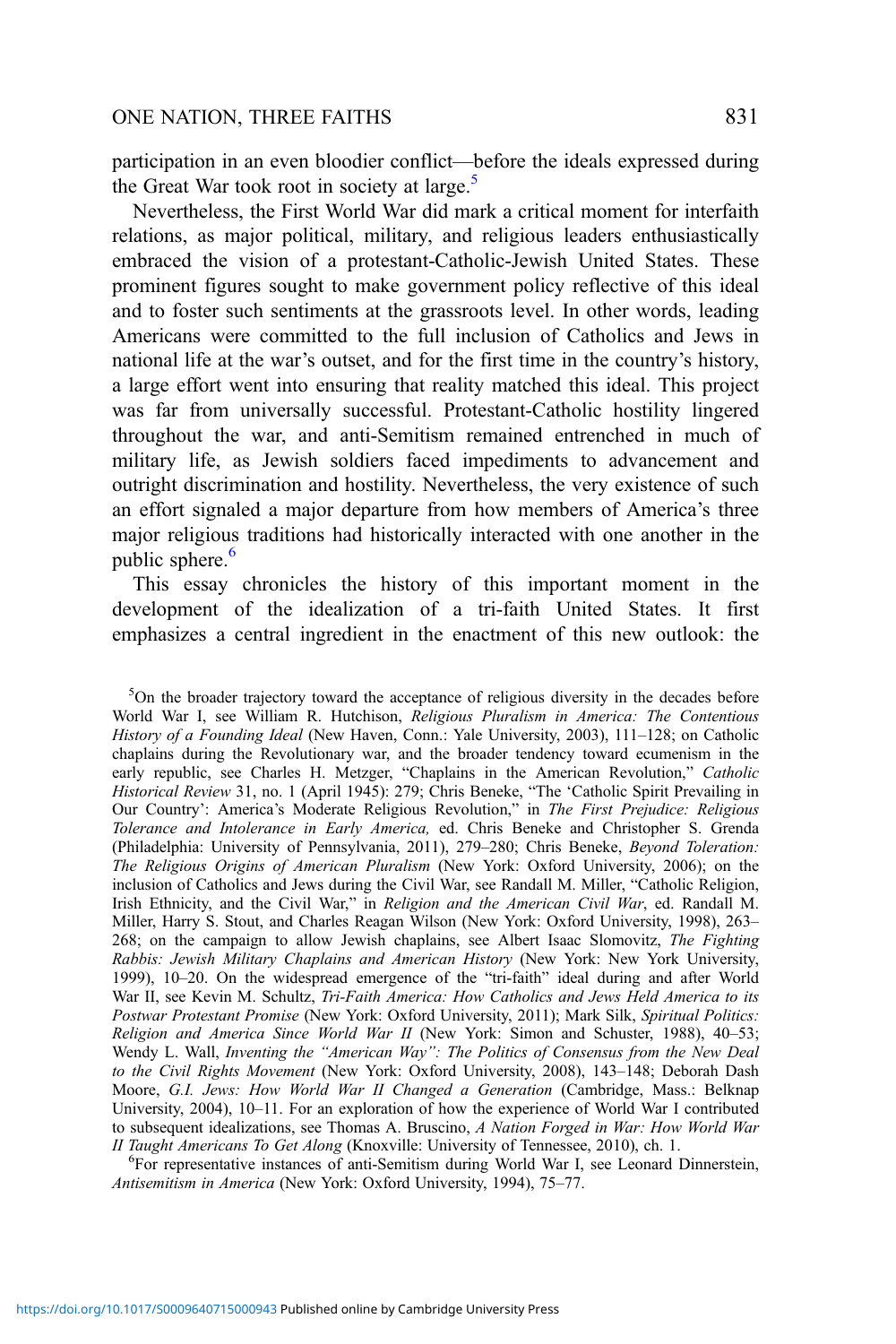Committee of Six. After the United States entered the war, protestant, Catholic, and Jewish leaders all developed grave concerns about the moral state of the war-zone. They perceived the importance of exerting pressure on the War Department to provide a strong religious influence on the troops, preferably one provided by military chaplains. As members of all three traditions realized their common concern, they grew to appreciate the value of combined action. The Committee of Six—made up of four protestants, one Catholic, and one Jew—embodied this new conception of the nation's spiritual landscape. By serving as the principal conduit between America's religious institutions and government officials who saw the benefit of such an interfaith group, the committee ensured that policymakers would view all three traditions as crucial stakeholders in national life. Despite the relative obscurity of the group, the mere fact that national leaders perceived its necessity was enormously significant. Its very existence would prove to be a lasting legacy of the war.

The Committee of Six was also instrumental in negotiating the difficulties that resulted from this new effort to advance interfaith cooperation. Its members worked to solve profound problems of religious identity that arose during World War I, such as whether Catholicism and Judaism should be treated as "faiths" that were analogous to protestantism as a whole or as "denominations" that were equivalent to specific branches of protestantism (such as Methodism or Presbyterianism). The answer to this question had profound ramifications for the representation of various religious groups in the military, and more broadly, in the nation at large. In urging consensus in favor of the view that they were, in fact, fully-fledged faiths, the Committee of Six helped grant the Catholic and Jewish traditions the stature they needed for the ideal of a protestant-Catholic-Jewish nation to take root.

While the Committee of Six embodied this new tri-faith ideal and expressed it in the policy sphere, its message was echoed by participants in similar endeavors throughout the nation. Within the military, the interfaith chaplaincy corps helped to ensure that the religious life of the armed forces reflected the nation's diversity. The chaplaincy emerged as an essential vehicle for advancing interfaith encounter, shared ministry, and common worship on the battlefields of Europe. These experiences abroad, as recounted by men like Lee Levinger, helped to advance a spirit of inclusiveness among soldiers, which in turn further strengthened the widespread image of American society as encompassing Jews and Catholics as well as protestants.<sup>7</sup>

 $7$  For a useful history of the independent activities of American religious institutions during the war, see John F. Piper, Jr., The American Churches in World War I (Athens: Ohio University, 1985); for perspective on religion in wartime from the perspective of soldiers, see Jonathan H.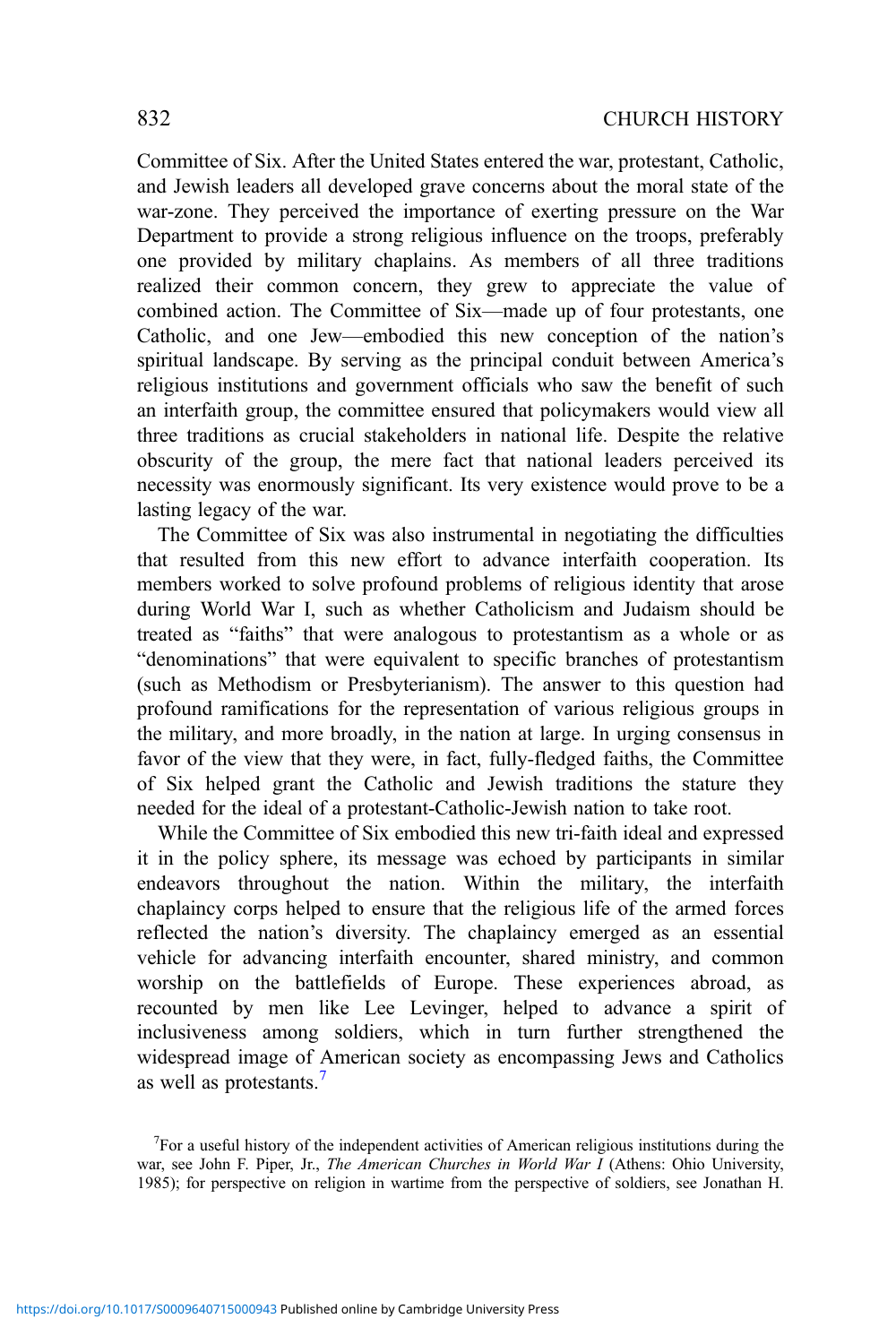#### ONE NATION, THREE FAITHS 833

There were two important factors that limited this popular image, both of which seem worth acknowledging at the outset. First, this conception of America's religious landscape resulted nearly as much from practical concerns—the belief that inclusion of Catholics and Jews in wartime fundraising efforts would lead to greater financial returns, for example—as it did from lofty ideals. Second, the military and federal government served as crucial venues for modeling and encouraging inclusive religious values. The expanded authority granted to these institutions proved essential for accomplishing this goal. Yet, its dependence on the military and government, combined with its roots in meeting the exigencies of war, explains the fleeting nature of this wartime idealization of a tri-faith society. The end of the conflict left proponents without institutional homes from which to continue to advance their agenda. Nevertheless, the experience of World War I inspired an ongoing commitment to these ideals among many participants who helped lay the foundation for the wider popularization of such sentiments in the mid-twentieth century.<sup>8</sup>

Ultimately, this is a history of America's civil religion, and specifically how it became redefined and reimagined during World War I. Scholars of religion in the United States have long noted the way in which military conflicts have served to reinforce what Robert Bellah identified as the central tenet of American civil religion: that the United States is a chosen nation, set apart by God to be a beacon for the world. Though Bellah and others have noted that civil religion was not identical with Christianity, both belief systems shared many assumptions, including an emphasis on sacrifice, as well as the common imagery of death and rebirth. Many scholars, including Jonathan H. Ebel, have also suggested that the shared sense of national purpose that frequently occurs during wartime provides a particularly strong inspiration for unifying ideologies. Moreover, the nature of the military—with its emphasis on uniformity, common action, and solidarity of purpose—is the ideal venue to put such ideals into practice. The Civil War has long been viewed as the prime example of a historical moment in which widespread unanimity existed about the nature of America's Civil Religion. While both

Ebel, Faith in the Fight: Religion and the American Soldier in the Great War (Princeton, N.J.: Princeton University, 2010).

<sup>&</sup>lt;sup>8</sup>For other scholarship that identifies World War I as a transformative moment in American culture, see Christopher Capozzola, Uncle Sam Want You: World War I and the Making of the Modern American Citizen (New York: Oxford University, 2008); Nancy Gentile Ford, Americans All!: Foreign-Born Soldiers in World War I (College Station: Texas A&M University, 2001); Jennifer D. Keene, *Doughboys, the Great War, and the Remaking of America* (Baltimore, Md.: Johns Hopkins University, 2001); David M. Kennedy, Over Here: The First World War and American Society, 25th Anniversary Edition (New York: Oxford University, 2004).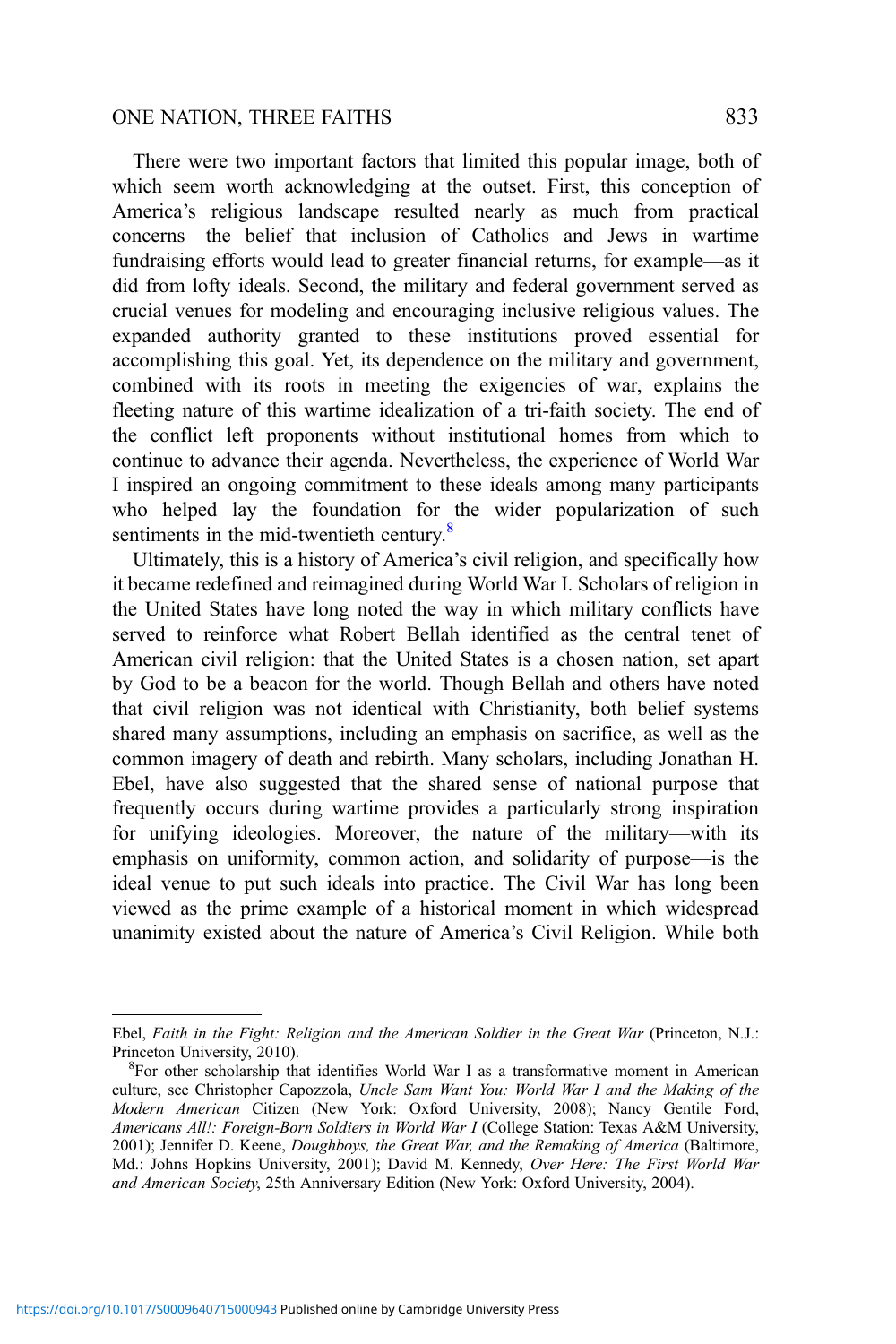sides emphasized elements of this ideology, the victorious North was especially adept at viewing the war through the lens of a Christ-like blood sacrifice and rebirth.<sup>9</sup>

But if the bloody conflict of the early 1860s was crucial in defining the core tenets of civil religion, the Great War a half-century later proved equally pivotal in inspiring a broadening of the groups encompassed in this civic creed. That World War I would do so is unsurprising. As a conflict couched in moral terms and undergirded by rhetoric promising that the conflict would help bring God's kingdom to earth, and with America's enemies portrayed as irreligious and its allies depicted as spiritually sapped, the war offered a prime opportunity for the United States to declare itself once again to be a godly, chosen nation. But for the first time—at least in the view of religious leaders, military officials, and political elites—Catholics and Jews were equal partners with protestants in carrying out America's moral mission in the world.

# I. THE COMMITTEE OF SIX AND THE FEDERAL GOVERNMENT'<sup>S</sup> INTERFAITH EFFORTS

The official entry of the United States into World War I in 1917 all but guaranteed that American soldiers would be dispatched to Europe, which prompted fears within religious communities that these young men would come under the sway of influences deleterious to their moral health. Protestant, Catholic, and Jewish leaders all concluded that the spiritual and moral well-being of soldiers could not be left to the military, and within each tradition an effort emerged to ensure a religious influence throughout the armed forces. Though international protestant groups like the Young Men's Christian Association (YMCA) had been active in Europe since the outbreak of hostilities in 1914, American protestants sought to employ their own institutions. The war afforded an ideal occasion to test the strength of the nine-year-old Federal Council of the Churches of Christ in America, which had been established to ensure the efficient coordination of the efforts of various protestant denominations in the interest of social reform. World War I presented an opportunity to attempt interdenominational cooperation on a larger scale, and Federal Council leaders maneuvered to ensure that they would assume primary responsibility for the religious and moral health of

<sup>&</sup>lt;sup>9</sup>Robert N. Bellah, "Civil Religion in America," Daedalus 96, no. 1 (Winter 1967): 1-21; Jonathan H. Ebel, "Of the Lost and the Fallen: Ritual and the Religious Power of the American Soldier," The Journal of Religion 92, no. 2 (April 2012): 227–229. On civil religion in the Civil War, see George C. Rable, God's Almost Chosen People: A Religious History of the American Civil War (Chapel Hill: University of North Carolina, 2010), 3–5.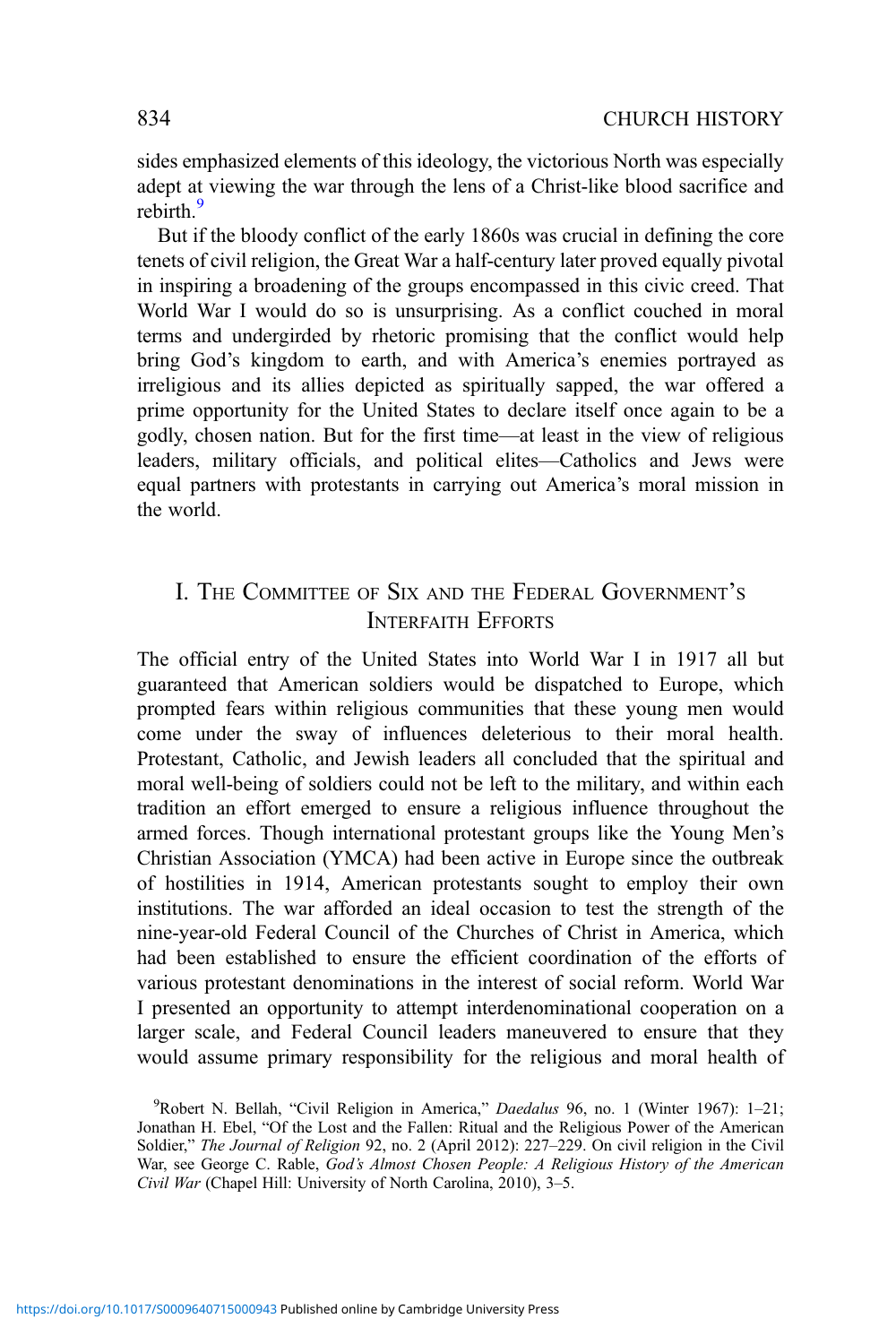#### ONE NATION, THREE FAITHS 835

America's soldiers. Less than a week after Congress voted to declare war on Germany, the organization's leaders established the Committee for the Moral and Religious Welfare of the Army and Navy, which would work to develop a corps of chaplains to "uplift the personnel" of the military.<sup>10</sup>

American Catholic leaders were equally convinced of the "staggering" problem of immoral behavior among troops in war zones. Noting that during the previous year's failed attempt to capture Pancho Villa, moral conditions among American soldiers along the Mexican border had been "horrible to the last degree," one cleric asserted that ignoring such problems "would have been treason to our priesthood." Other prominent Catholics concurred, observing that "the souls, as well as the bodies, of our sons and brothers in the camps and in the field are imperiled." But while Catholics shared protestants' sense of urgency, they lacked the centralized structure for decision-making that the Federal Council provided. "A vast amount of confusion became evident," as Catholic bishops disagreed with one another about the appropriate strategy for coordinating wartime activities. The Knights of Columbus, a nationwide fraternal organization, proclaimed its commitment to providing enough chaplains to meet the needs of Catholic troops. But it soon became apparent that the laity-led organization could not undertake such an effort without the involvement of the hierarchy of priests and bishops. The task of securing military chaplains, Catholic leaders agreed, required "the hearty co-operation" of the "authorized and qualified leaders" of the American church.<sup>11</sup>

In the early months of the war, American protestant and Catholic leaders followed parallel paths. In May of 1917, the Federal Council established the General War-Time Commission of the Churches (GWCC), which brought together over one hundred protestants under the leadership of Robert E. Speer, a Presbyterian layman who had spent much of his career overseeing the foreign mission projects of both his own denomination and the Federal Council. Concerns about morality were central to this new interdenominational group, as Speer explained that its major focus was addressing "the moral and religious problem on the other side of the sea."<sup>12</sup>

<sup>&</sup>lt;sup>10"</sup>Extracts from the Minutes of the Administrative Committee of the Federal Council of the Churches of Christ in America," April 12, 1917, folder 8, box 70, Federal Council of the Churches of Christ in America Records; for a useful history of the founding of the Federal Council, see Samuel M. Cavert, The American Churches in the Ecumenical Movement, 1900– 1968 (New York: Association Press, 1968); on broader anxieties about morality in World War I, see Capozzola, Uncle Sam Wants You, 117–143.<br><sup>11</sup>William Kerby to J.T. O'Connell, August 17, 1917, folder 1, box 1, National Catholic War

Council Records; M.J. Lavelle to the Bishops of the United States, October 9, 1917, *ibid.*; Piper, *The American Churches in World War I*, 23–24.

<sup>&</sup>lt;sup>12</sup>Robert E. Speer, "Opening Address of the General War-Time Commission of the Churches," February 22, 1918, folder 10, box 70, Federal Council of the Churches of Christ in America Records.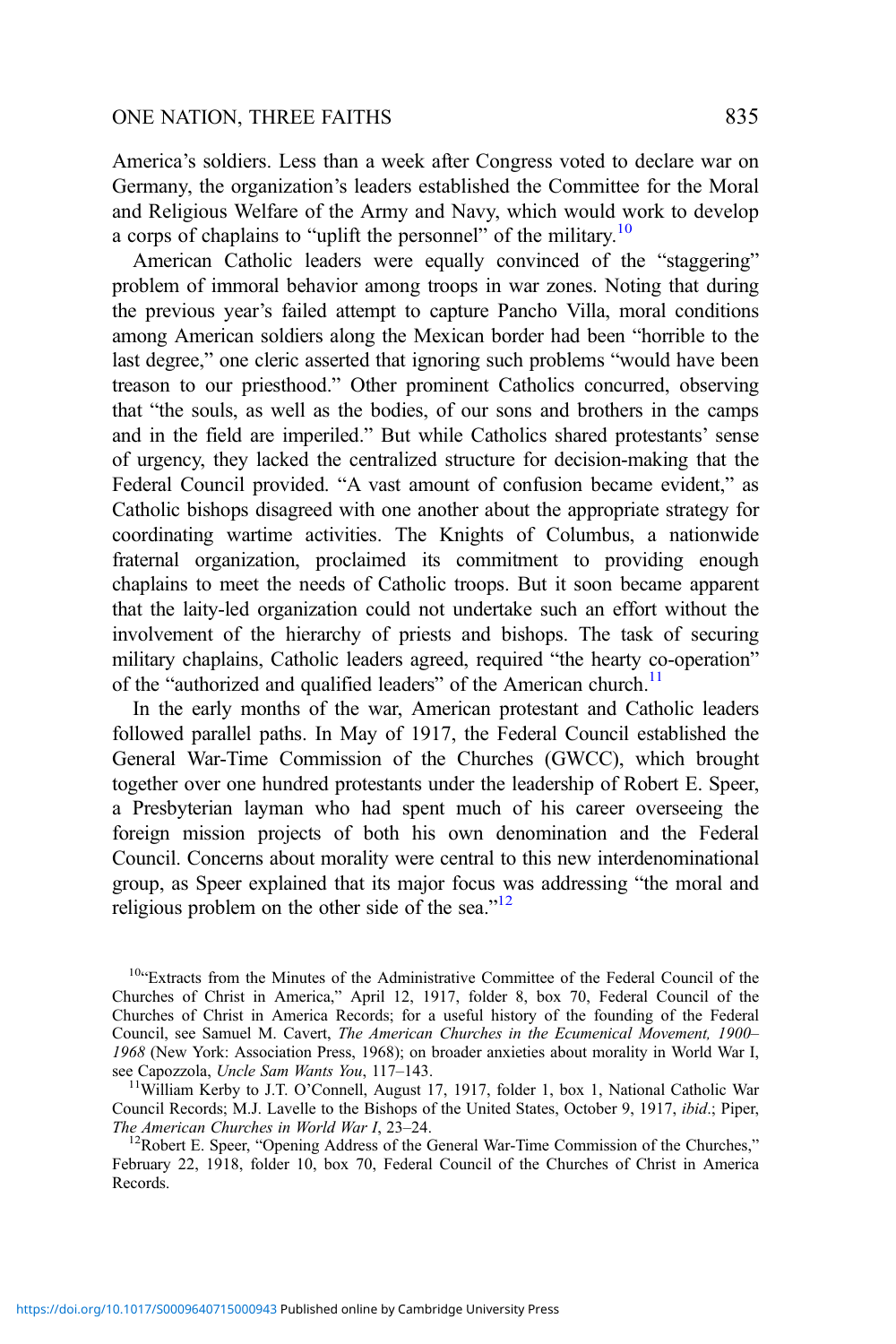Three months later, the National Catholic War Council (NCWC) was established with the sanction of the church hierarchy, and it assumed many of the functions previously conducted by the Knights of Columbus. The priest John J. Burke, editor of the widely read periodical Catholic World, served as the council's president. It was reflective of the gulf that separated Catholics and protestants in early twentieth-century America that members of each tradition favored having their own organization, despite the shared belief that a chaplaincy corps represented the ideal vehicle for ensuring the moral and religious health of soldiers.<sup>13</sup>

Jews, too, initially worked independently to support the war effort. In part, this reflected the need to respond to unique elements of the Jewish experience, including widely held pacifist commitments and the antipathy of many recent immigrants toward historically unsympathetic European governments. Leaders of the Jewish Welfare Board had the same goals as their Catholic and protestant counterparts, however. They lobbied for a military chaplaincy to which rabbis received appointments and sought to guarantee that Jewish soldiers could engage freely in their religious practices while in the military.<sup>14</sup>

The maintenance of separate institutions did not preclude close cooperation among Catholic, protestant, and Jewish leaders. Soon after the NCWC's establishment, John Burke expressed his group's desire to work with the GWCC to achieve their common goals. The protestant organization quickly appointed a committee to meet with Catholic representatives "and to cooperate in whatever way may be possible." The GWCC designated one of its members, the Presbyterian minister and Union Seminary professor William Adams Brown, "to confer with Father Burke . . . in reference to moral conditions in Europe." Such interactions bore immediate fruit. Within a week, leaders of the major constituent denominations of the Federal Council submitted a petition in support of a chaplaincy corps to President Woodrow Wilson, Secretary of War Newton D. Baker, and members of Congress. The document's protestant signers noted that their petition was "fully approved" by "official representatives of the Catholic Church," including two cardinals: James Gibbons of Baltimore (the elder statesman of the American church) and New York's John Farley. Soon, cooperation expanded to include Jews as well. A request from the GWCC to Woodrow Wilson for a national "day of penitence and prayer" noted that although "the Roman Catholics and the Hebrews" were not official members of the group,

<sup>&</sup>lt;sup>13</sup>Piper, *American Churches in World War I*, 69–85.  $14$ On the formation of the Jewish Welfare Board and Jewish reaction to entry to the war, see Christopher M. Sterba, Good Americans: Italian and Jewish Immigrants During the First World War (New York: Oxford University, 2003), 77–78, 153–155.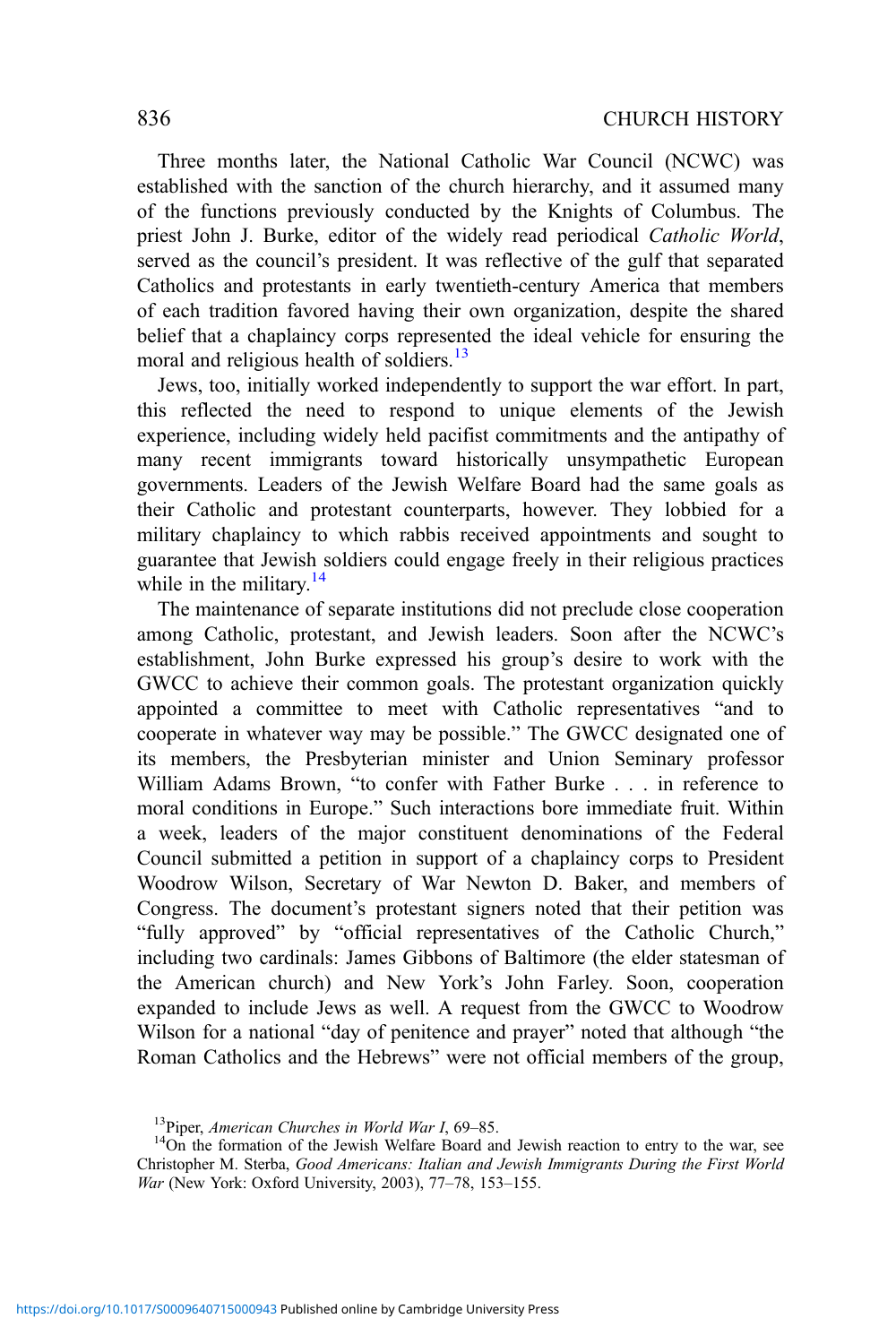there was "hearty cooperation" among representatives of all three traditions "in matters relating to the war."<sup>15</sup>

This perception that America's religious communities would achieve greater success if they banded together underlay the most significant institutional manifestation of interfaith cooperation during World War I: the Committee of Six. The committee originated in an informal group of prominent protestant, Catholic, and Jewish leaders that John Burke assembled to discuss shared concerns about "the moral and physical welfare of our troops overseas." In October of 1917, Burke arranged a meeting in Washington with Raymond Fosdick, the chairman of the National Commission on Training Camp Activities, to discuss policies favored by the group, including "the suppression of disorderly houses" in areas where American troops were to be stationed. Burke encouraged his protestant and Jewish associates to attend the meeting with him. "I organized the strongest committee that I could," he explained, "in order to show the government how strongly American religious opinion demanded an improvement in both France and Great Britain." The priest traveled to Washington with four leaders of influential religious groups: Williams Adams Brown of the Federal Council of Churches; John R. Mott, the general secretary of the YMCA; Harry Cutler of the Jewish Welfare Board; and James DeWolf Perry, Jr., representing the Episcopal Church (although Episcopalians cooperated with the Federal Council, they did not officially join the ecumenical group until 1940, and thus sought to have their own representation in interfaith efforts).<sup>16</sup>

The group that Burke brought to Washington exemplified the change since the Civil War, during which protestant churches enjoyed a near monopoly on officially sanctioned religious work. Fifty years later, it was possible for a Catholic clergyman to assemble a committee of protestants and Jews, all of whom shared a commitment to interfaith action. Government officials proclaimed the same commitment. "The small committee . . . consisting of representatives of the Protestant, Catholic, and Jewish faiths," Raymond Fosdick observed, "seems to me to be a very useful piece of machinery." He suggested that the group stay together "as a sort of informal advisory committee, so that we might be free to call upon you for information and assistance in connection with our perplexing problems." Nor was he the only

<sup>&</sup>lt;sup>15"</sup>Minutes of the Meeting of the General War Commission of the Churches," September 20, 1917, folder 9, box 70, Federal Council of the Churches of Christ in America Records; "Minutes of the Meeting of the Executive Committee of the General War-Time Commission of the Churches," September 20, 1917, ibid.; "Petition from the Federal Council of Churches to the President, Secretary of War, Congress," September 27, 1917, ibid.; Members of the General

<sup>&</sup>lt;sup>16</sup>John J. Burke to Raymond B. Fosdick, October 11, 1917, folder 9, box 70, Federal Council of the Churches of Christ in America Records; John J. Burke to Edmond F. Prendergast, November 10, 1917, folder 5, box 5, National Catholic War Council Records.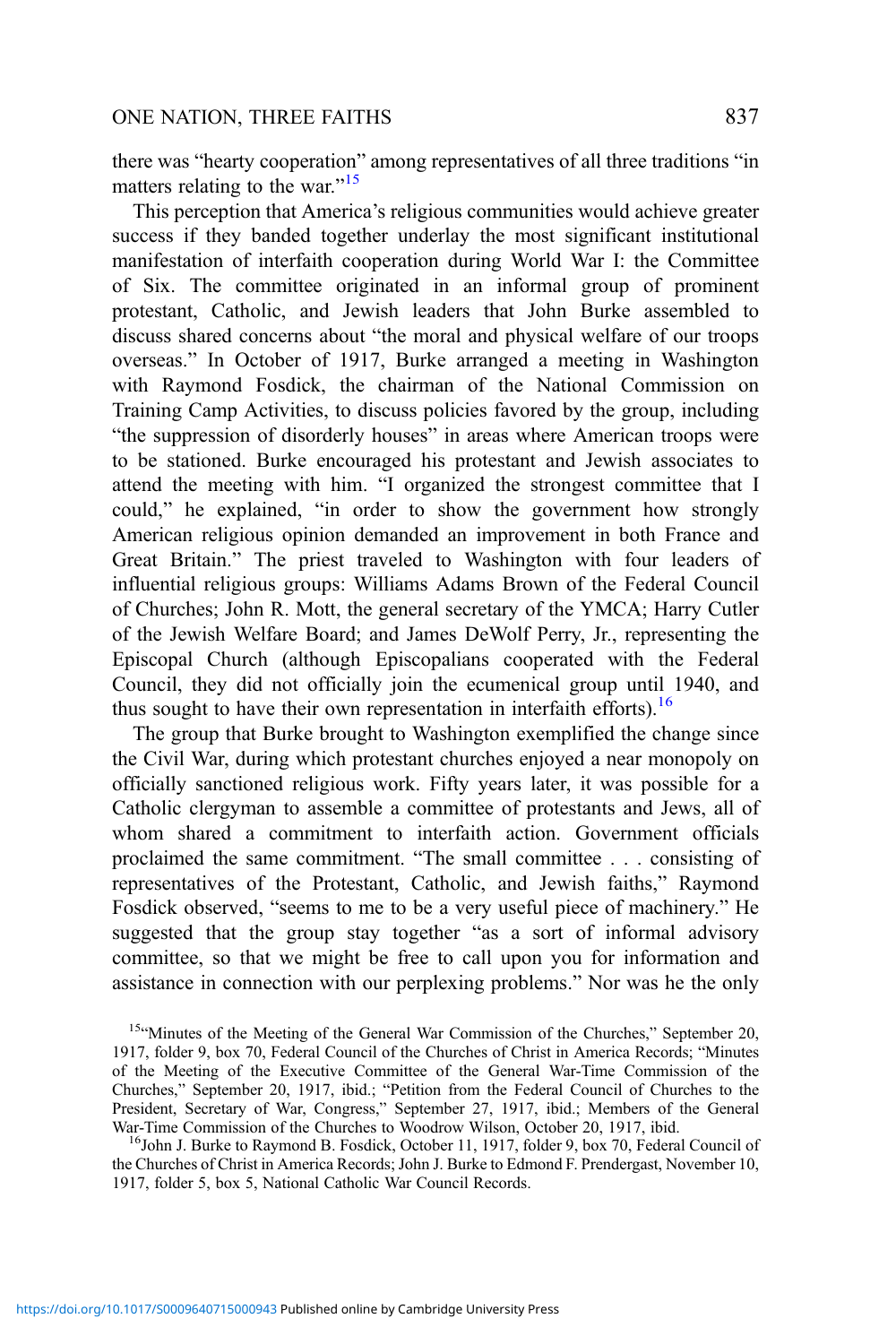federal official who saw the benefit of such a group. Less than a week after their initial consultation with Fosdick, the group was summoned back to Washington to meet with Secretary of War Baker.<sup>17</sup>

The membership of the Committee of Six was completed with the addition of Robert E. Speer, the head of the GWCC, and the group played an active role in shaping government and military policy during World War I. After persuading Congress to authorize a chaplaincy corps, the committee continued to lobby for a reduction in the ratio of chaplains to soldiers. Committee members also pressured Congress to extend the draft exemption to students at theological seminaries, noting, in typical fashion, that they were speaking for "all the Protestant, Catholic, and Jewish churches" and representing members of all three faiths.<sup>18</sup>

The Committee of Six also worked to foster interfaith understanding in the military. Its members inspected the War Department's training school for military chaplains at Camp Zachary Taylor, where they examined the curriculum. Their report on it urged that chaplains needed to possess greater knowledge about how different religious groups—including the YMCA, the Knights of Columbus, and the Jewish Welfare Board—were supporting the war effort. Committee members were also adamant that individual chaplains understand the key beliefs and practices of traditions besides their own. Speaking for the committee, Burke requested that the War Department produce a handbook describing "the principal, fundamental tenets of the various denominations," so that each chaplain might have "an intelligent understanding of the men whom he must serve of denominations other than his own." Such information would allow military clergy to "extend real help in the hour of great suffering and of death." Henry Pinckney McCain, who as Adjutant General oversaw the army's administrative operations, expressed his full support for the committee's "important" suggestion and promised the immediate production of such handbooks.<sup>19</sup>

As the Committee of Six sought to foster feelings of commonality among protestants, Catholics, and Jews, the group itself experienced considerable

<sup>17</sup>Raymond B. Fosdick to John J. Burke, November 3, 1917, folder 5, box 5, National Catholic War Council Records; Burke to Prendergast, November 10, 1917, ibid.; on the protestant-led relief agencies in the Civil War, see Drew Gilpin Faust, This Republic of Suffering: Death and the American Civil War (New York: Knopf, 2008), 107–117; Anne C. Rose, *Victorian America and the Civil War* (New York: Cambridge University, 1992), 57–63.

 $t^{18}$ John J. Burke to Newton D. Baker, August 13, 1918, folder 3, box 5, National Catholic War Council Records.

<sup>&</sup>lt;sup>19</sup>John J. Burke to Newton D. Baker, July 17, 1918, appended to "Minutes of a Meeting of the Executive Committee of the General War-Time Commission of the Churches," September 4, 1918, folder 11, box 70, Federal Council of the Churches of Christ in America Records; "The Adjutant General's Report to the Third Assistant Secretary of War," July 25, 1918, appended to "Minutes of a Meeting of the Executive Committee of the General War-Time Commission of the Churches," September 4, 1918, ibid.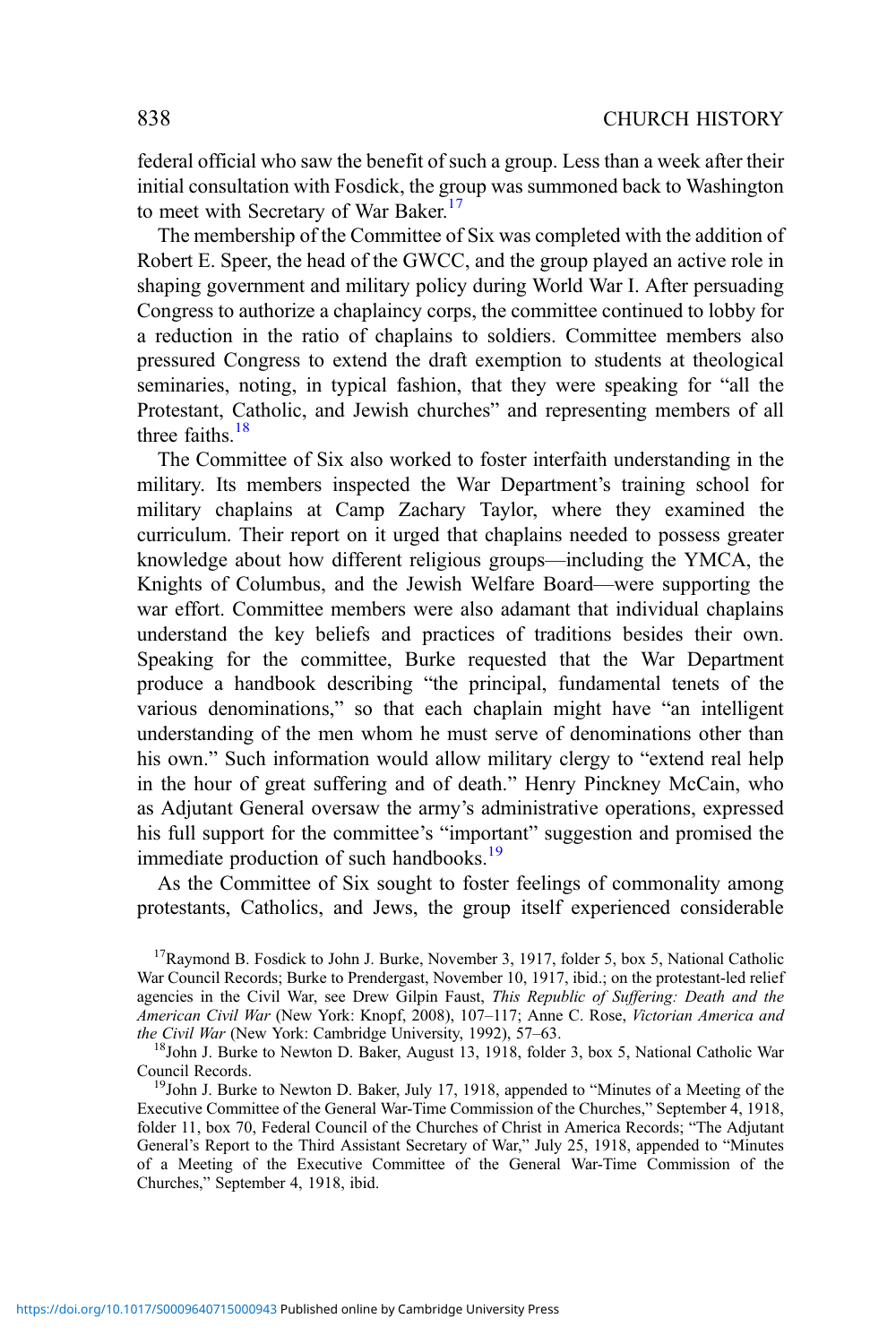discord. Yet, even the disagreements among its members are illustrative of the evolving nature of American religion during World War I. One issue arose when the committee assumed responsibility for apportioning chaplaincy positions among "the different religious beliefs," a task which required addressing the vexing problem of protestant denominational division. John Burke lamented that "the Protestant sects" created the biggest problem for committee members. Not only did the group have to contend with the broad divisions that separated protestants, Catholics, and Jews from one another, but there were also the smaller cleavages that divided Episcopalian from Methodist, and Baptist from Presbyterian.<sup>20</sup>

The Federal Council of Churches was established precisely for the purpose of overcoming such differences, and its leadership helped to smooth over protestants' divisions during the war. But joint endeavors with Catholics and Jews raised the new question of how to negotiate the relationship between a divided protestantism and a comparatively united Catholicism and Judaism (to be sure, there were divisions in both; but the leaders of both traditions who were actively involved in supporting the war effort tended to speak with greater unanimity). The problematic issue was whether Catholicism and Judaism should be viewed as "denominations," which suggested parity in status to individual protestant sects, or as faith traditions, the equivalent not of individual protestant denominations but rather of protestantism as a whole.

This very question had already arisen in the context of determining the membership of the Committee of Six. Two Protestant members, William Adams Brown and Robert Speer, forcefully advocated the addition of Methodist and Baptist clergymen to the committee in an effort to, as Burke described it, "command the following of all the Protestant bodies." But the Catholic priest objected, believing it impossible "to have anything like a numerical representation of all the Protestant bodies else the whole purpose of the Committee will be defeated." Other members, including John Mott and Harry Cutler, shared this assessment that having representatives of all the major protestant churches would make the committee too unwieldy. Brown and Speer acquiesced to the wishes of the majority. While protestantism as a whole was well represented in the group, individual denominations—even large ones—could not expect the appointment of one of their own. The membership of the Committee of Six was therefore defined in terms of faith traditions rather than particular denominations.<sup>21</sup>

<sup>20</sup>Burke to Prendergast, November 10, 1917, folder 5, box 5, National Catholic War Council Records.<br><sup>21</sup>John J. Burke to Harry Cutler, November 10, 1917, January 2 1918, folder 9, box 5, National

Catholic War Council Records.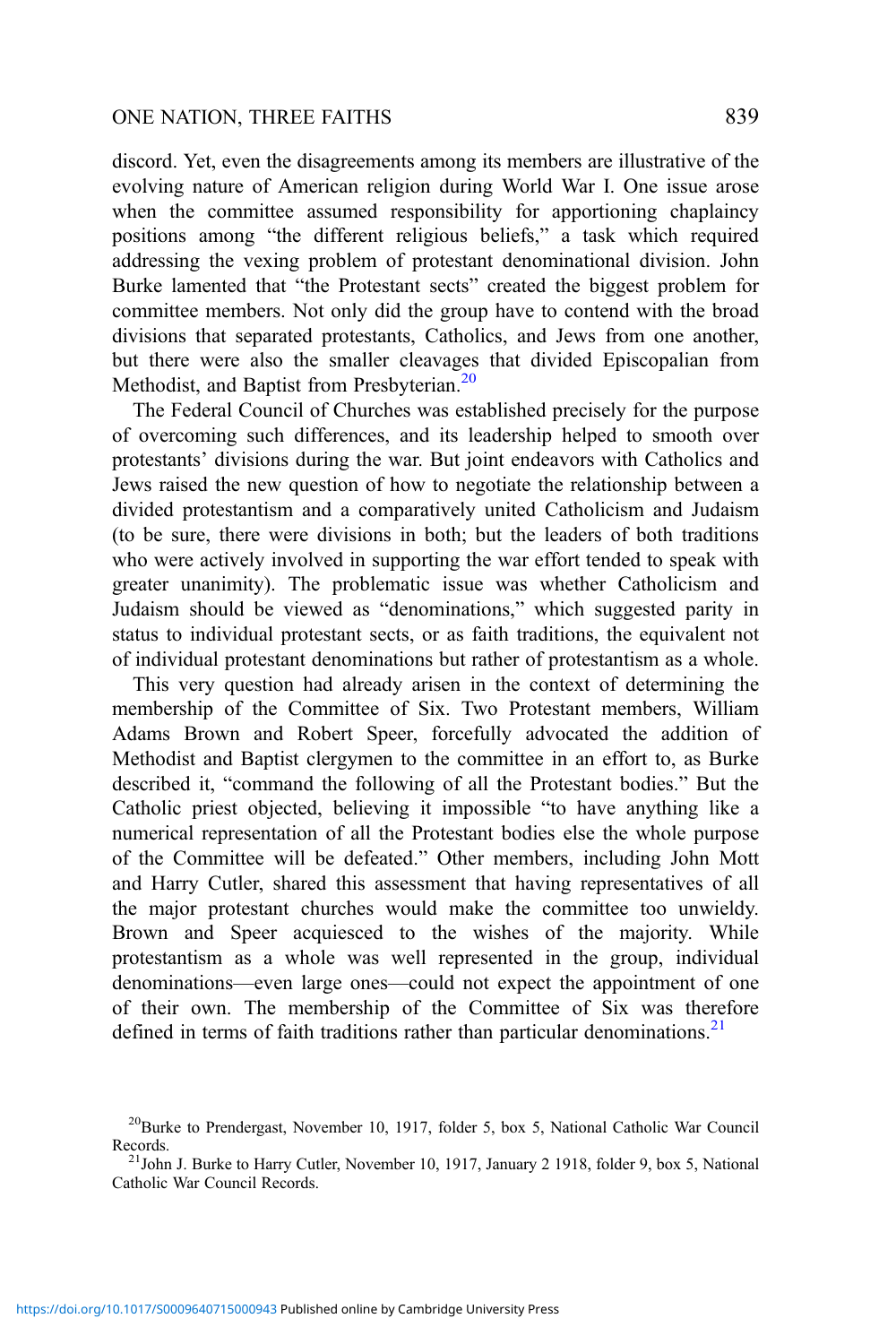While this debate about whether Catholicism and Judaism were akin to denominations or faith traditions was solved by the committee with relatively little ill-will, this question proved more contentious in the larger context of military policy. The representation of individual protestant denominations relative to Catholics and Jews was at the heart of one of the most headed debates of the war. During the months that elapsed between the army's initial conscription of troops and the enactment of legislation creating the military chaplaincy, local clergy from the communities surrounding army camps stepped in and provided pastoral care to soldiers. The War Department never entirely approved of this solution, preferring that only trained chaplains perform such ministerial functions. When the chaplaincy corps was established, Newton Baker prohibited local clergy from working in the camps. In an apparent attempt to deflect criticism, he announced that the Committee of Six supported the complete exclusion of these local ministers.<sup>22</sup>

This shift in War Department policy deprived many protestant denominations of representation in military camps. Under the old system, all local ministers enjoyed access, meaning that Baptists, Presbyterians, Episcopalians, Methodists, and members of other denominations felt that their form of protestant Christianity was represented. The new policy consolidated the task of ministering to protestant soldiers under the aegis of organizations encompassing all protestant traditions, such as the YMCA. This change infuriated some denominational leaders. The editors of a Baptist periodical expressed their outrage that "the ministers of the gospel representing the various Christian denominations are to be excluded from the camps, while the priests of the Roman Catholic Church will continue to use the elaborate ceremonials of Romanism." These editors had equal contempt for Jews, and they blamed the Committee of Six for the entire situation. Sarcastically noting their "admiration for the adroitness and efficiency of our Roman Catholic and Jewish friends," they lamented that "the Romanist and the Jew walk away with every privilege" while "the four eminent Protestants of the committee seem to have no influence whatever!"<sup>23</sup>

Beyond revealing that inclusive sentiments were far from ubiquitous in the United States during World War I (though one subscriber did chide the editors for their incessant "pounding away at Catholics and Jews" and urged that it was time "for such narrowness and intolerances to cease"), the

<sup>&</sup>lt;sup>22</sup>William Adams Brown to Frederick P. Keppel, September 5, 1918, folder 6, box 5, National Catholic War Council Records; Frederick P. Keppel to John J. Burke, September 10, 1918, ibid.;

<sup>&</sup>lt;sup>23"</sup>Must the Camp Pastors Go?," The Watchman-Examiner (September 26, 1918), clipping in folder 6, box 5, National Catholic War Council Records; "Catholics, Jews, Camps, and War Chests," The Watchman-Examiner (Oct. 13, 1918), clipping in ibid.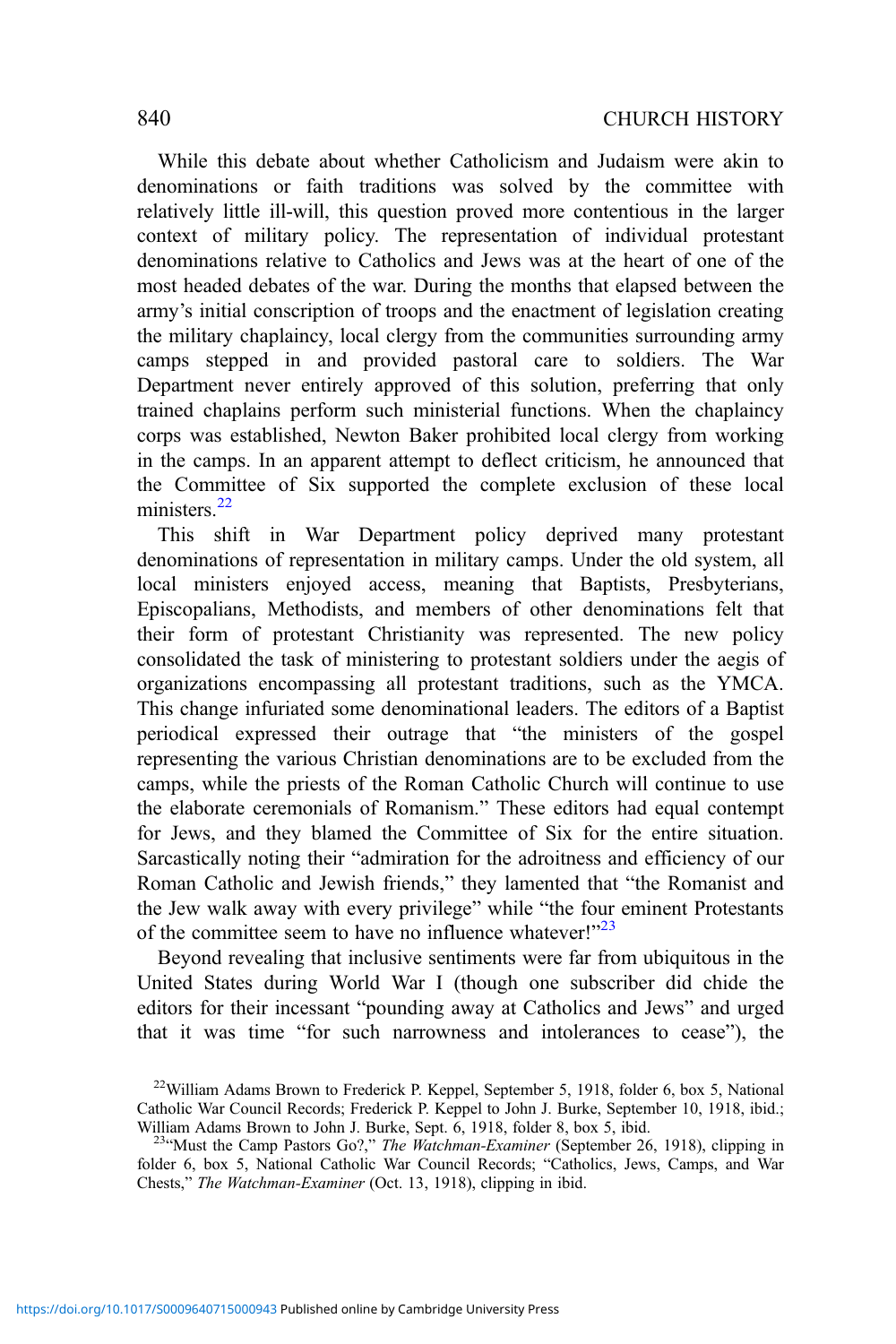objections raised by these Baptists reveal how the war forced Americans to interrogate their religious categories. The protestants on the Committee of Six, who embraced the ecumenical outlook that increasingly defined the mainline denominations, were satisfied provided that some form of protestantism had representation in the camps. But other protestants, especially those who were less enamored with ecumenism—let alone interfaith comity—disagreed. They insisted on viewing Catholicism and Judaism as the analogs to individual denominations, not to protestantism as a whole. "If Roman Catholic priests and Jewish rabbis are allowed in the camps, why not Baptist preachers?" they asked. In their view, if the "distinctive bodies" of Judaism and Catholicism were "recognized by the Government and welcomed to the camps," so too should the clerics of Baptist churches and other denominations. $24$ 

Despite pressure from certain protestant churches, the War Department did not relent. Individual protestant denominations received no guarantee of representation at military facilities. One of the clear consequences of World War I, then, was that the federal government began to view the nation's religious landscape as something akin to the Committee of Six. Protestantism continued to enjoy the privileges that came with its history as the nation's dominant religion, but its individual denominations did not. Consensus emerged, meanwhile, that Catholicism and Judaism represented faith traditions equal in stature to protestantism.

Beyond the critical role that it played in shaping how influential Americans conceived of Catholicism and Judaism, the Committee of Six was instrumental in addressing other controversies, including two surrounding the insignia displayed on the chaplains' uniforms. The first arose when War Department officials decreed that chaplains would not wear rank insignia, believing they would function better if they were not clearly situated within the military hierarchy. Soon after, Robert Speer received a telegram signed by "two hundred fifty chaplain candidates representing Catholic Protestant and Jewish faiths" who protested the change and urged that "every influence be used to remove this injustice and repair this wrong." The idea that interfaith cooperation led to more tangible results was clearly not limited to members of the Committee (though these trainees, whose protest was considered "gross insubordination," did not find their request granted). $25$ 

<sup>&</sup>lt;sup>24</sup>"Catholics, Jews, Caps, and War Chests"; on the centrality of ecumenism in early-twentiethcentury mainline protestantism, see David A. Hollinger, After Cloven Tongues of Fire: Protestant Liberalism in Modern American History (Princeton, N.J.: Princeton University, 2013), xiii–xiv; Matthew S. Hedstrom, *The Rise of Liberal Religion: Book Culture and American* Spirituality in the Twentieth Century (New York: Oxford University, 2013), 35–39.

<sup>&</sup>lt;sup>25</sup>Robert E. Speer to John J. Burke, September 26, 1918, folder 14, box 5, National Catholic War Council Records; John J. Burke to Robert E. Speer, September 29, 1919, ibid.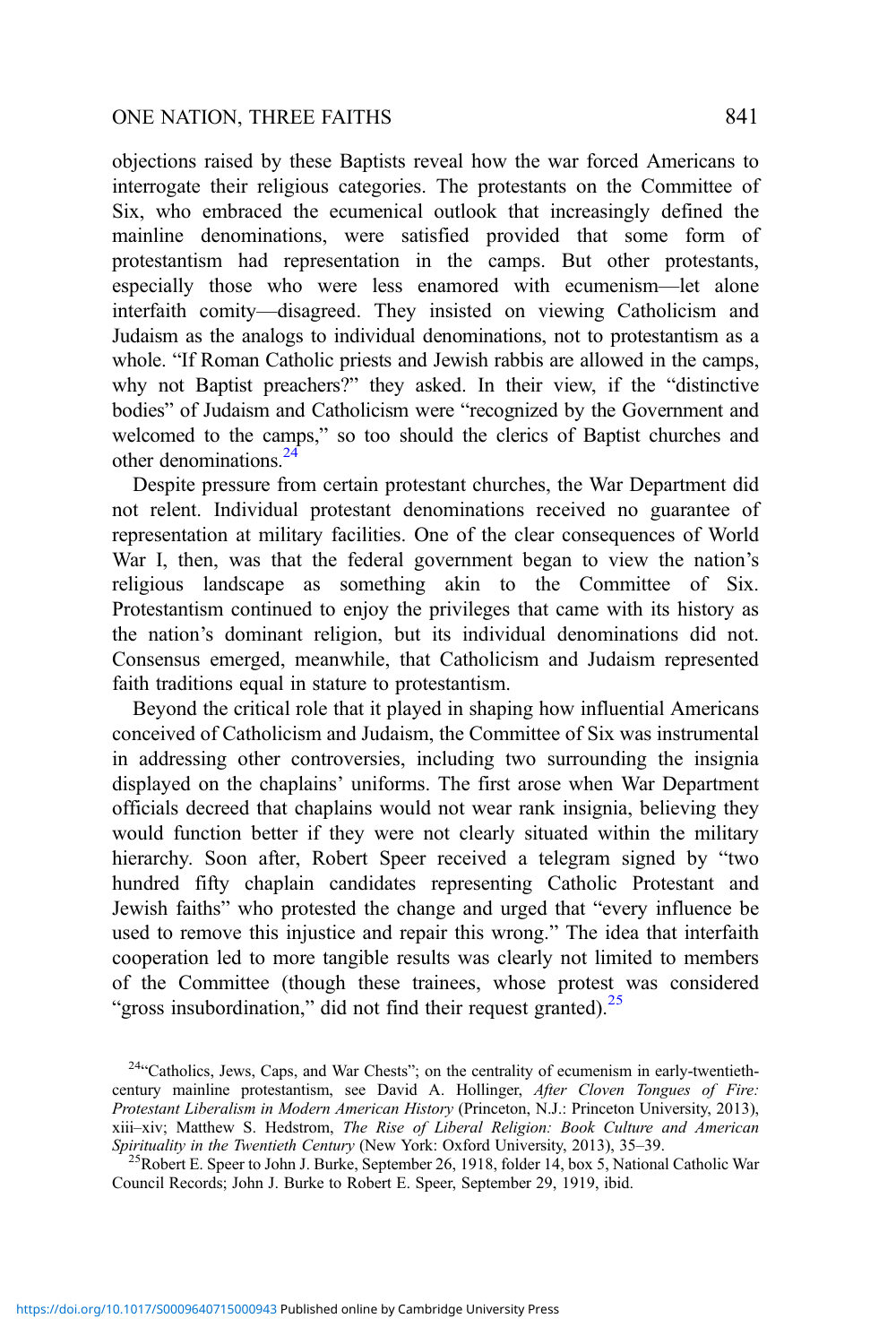A second debate concerning insignia had greater potential to inflame tensions. While chaplains were prohibited from displaying symbols of rank, they did receive a distinctive insignia—the cross—that identified their role as military clergy. When the Jewish representative on the Committee of Six, Harry Cutler, protested on behalf of his co-religionists, the War Department announced that the cross would be replaced by a shepherd's crook as the insignia for all chaplains. This decision drew the ire of Catholics and protestants, who protested that any religious symbol besides the cross "would be meaningless." Ultimately, a compromise was reached: Christian chaplains would continue to wear the cross, while Jewish chaplains would receive their own insignia. After considering a range of options that included "a burning bush," "an altar," and a "seven-branch candlestick," the War Department agreed to the Star of David (provided it was designed in such a way as to avoid any "real or fancied resemblances" to the star worn by military generals).<sup>26</sup>

In practical terms, the insignia debate had a minor impact, as fewer than a dozen Jewish chaplains served during World War I. The controversy nevertheless highlights the extent to which members of America's dominant religious traditions—in this case both Catholics and protestants together were willing to accommodate the Jewish minority. On the one hand, the five Christian members of the Committee of Six betrayed their complete unwillingness to relinquish any privilege of their status. "The christians [sic] are in a very large numerical majority and by rule of democracy have a right, so long as they do not infringe on the rights of others," John Burke told the Secretary of War, to wear "their own symbol." On the other hand, Burke was determined both to ensure that Jews were not forced to wear a Christian symbol and to see that no blame came to Jewish leaders for the War Department's plan to abolish the cross altogether. Noting that "the Jews joined most heartily" in seeking to restore the cross as the insignia for Christian chaplains, Burke affirmed that they were "decidedly in favor" of "Christian chaplains wearing the cross."<sup>27</sup>

For its part, the War Department gave consent to different insignia for Jewish chaplains. One official reported that the Secretary of War had "no objection whatever to the slight lack of uniformity" that the solution entailed. The insignia decision captured the shift in American culture on the home front during World War I. While Christians—spoken for by a Roman Catholic, not

 $^{26}$ Harry Cutler to John J. Burke, September 6, 1918, folder 11, box 5, National Catholic War Council Records; John J. Burke to Newton D. Baker, June 28, 1918, folder 3, box 5, ibid.; Simon Jacobsen to Harry Cutler, April 27, 1918, folder 9, box 5, ibid.; K.P. Keppel to Harry

<sup>&</sup>lt;sup>27</sup>Burke to Baker, June 28, 1918, folder 5, box 3, National Catholic War Council Records; John J. Burke to Richard H. Tierney, August 24, 1918, folder 5, box 5, ibid.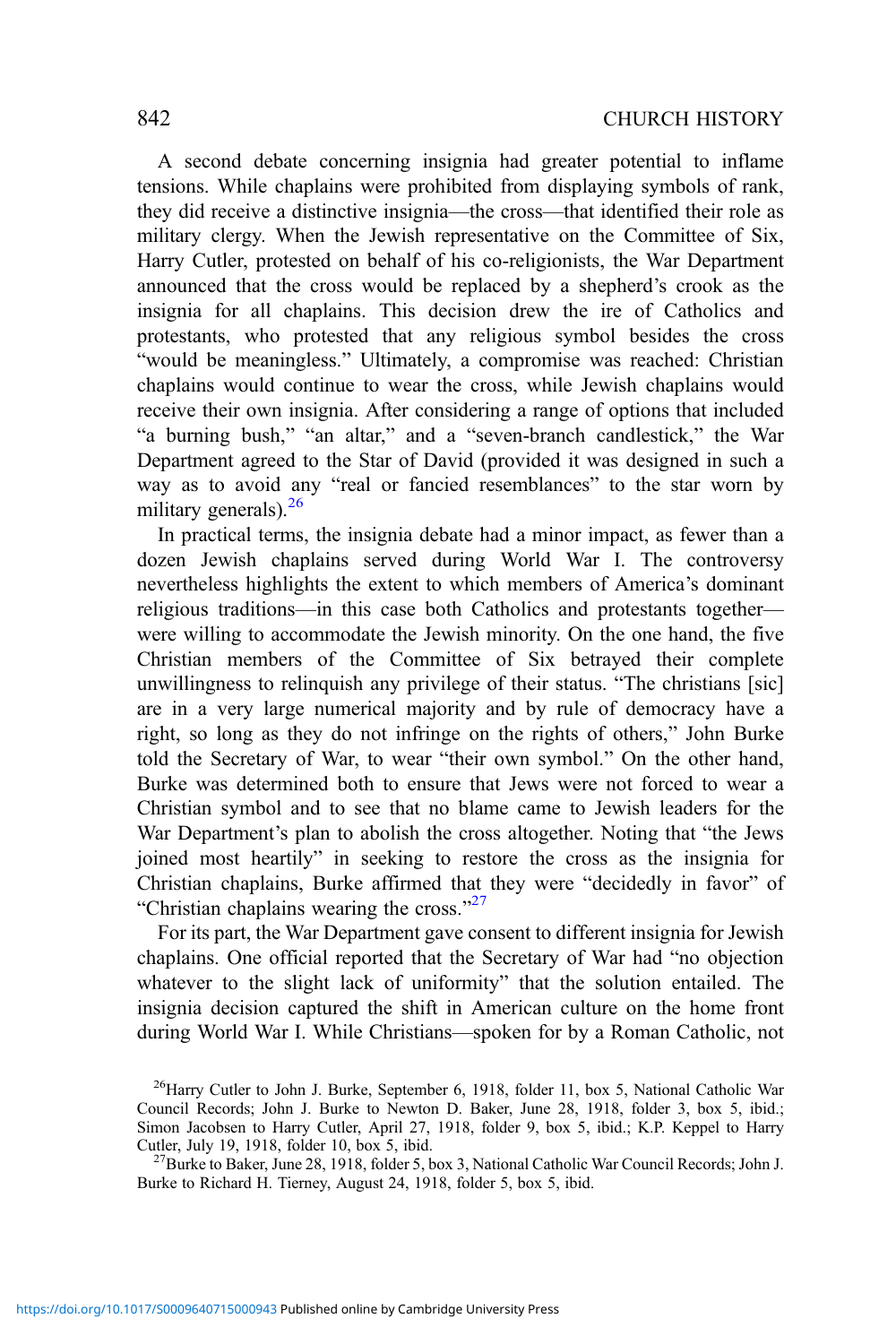a protestant—refused to give up majority privilege, they were willing to sacrifice uniformity in order to respect the nation's religious diversity.<sup>28</sup>

## II. INTERFAITH WARTIME EFFORTS IN THE UNITED STATES

The Committee of Six was far from the only model of interfaith cooperation during World War I. Instances abounded of similar interaction, which often occurred in military settings without the committee's involvement. In 1917, the War Department established Camp Upton in Yaphank, New York, as a facility for training and housing soldiers before they departed for Europe. Because there were no churches or synagogues in the sparsely settled section of Long Island where it was located, the religious needs of the soldiers had to be provided for at the camp. Five protestant denominations committed the funds to construct a chapel, but plans called for the building "to be open for the use of the Roman Catholics and the Jews."<sup>29</sup>

The organization and operation of the Camp Upton chapel exemplified how certain aspects of the relationship between American protestants and their Catholic and Jewish neighbors had changed and how others had not. Protestant leaders clearly believed that they controlled the chapel and that only through their generosity should Jews and Catholics gain access to the space. Moreover, their motives in extending the invitation to use the chapel were not entirely altruistic. The protestants responsible for the chapel's construction noted their desire to grant the Jewish Welfare Board's wish to have a place for Sabbath services and "private prayer." Their "offer of the use of the chapel to the Jews," however, was accompanied by the not-subtle suggestion that Jewish "financial cooperation" in its construction "would be welcome." Money, it turned out, could provide a powerful incentive for inter-religious harmony.<sup>30</sup>

Despite the clear assumption of protestant superiority and mixed motives that underlay the decision to offer use of the chapel to Catholics and Jews, the completed worship space at Camp Upton became an exemplar of religious coexistence. The service of dedication for the chapel opened with a Catholic priest offering an invocation and included prayers led by Episcopalian and Presbyterian ministers before concluding with a benediction proclaimed by a Jewish rabbi. Almost immediately, the building

folder 13, box 70, Federal Council of the Churches of Christ in America Records.

<sup>&</sup>lt;sup>28</sup>Keppel to Cutler, July 29, 1918, folder 10, box 5, National Catholic War Council Records. <sup>29"</sup>Minutes of the Meeting of the Committee on Inter-Church Buildings," February 6, 1918, folder 13, box 70, Federal Council of the Churches of Christ in America Records; "Minutes of the Meeting of the Committee on Camp Neighborhoods," November 28, 1917, folder 8, box 70, ibid.  $30$ <sup>4</sup>Minutes of the Meeting of the Committee on Inter-Church Buildings," February 6, 1918,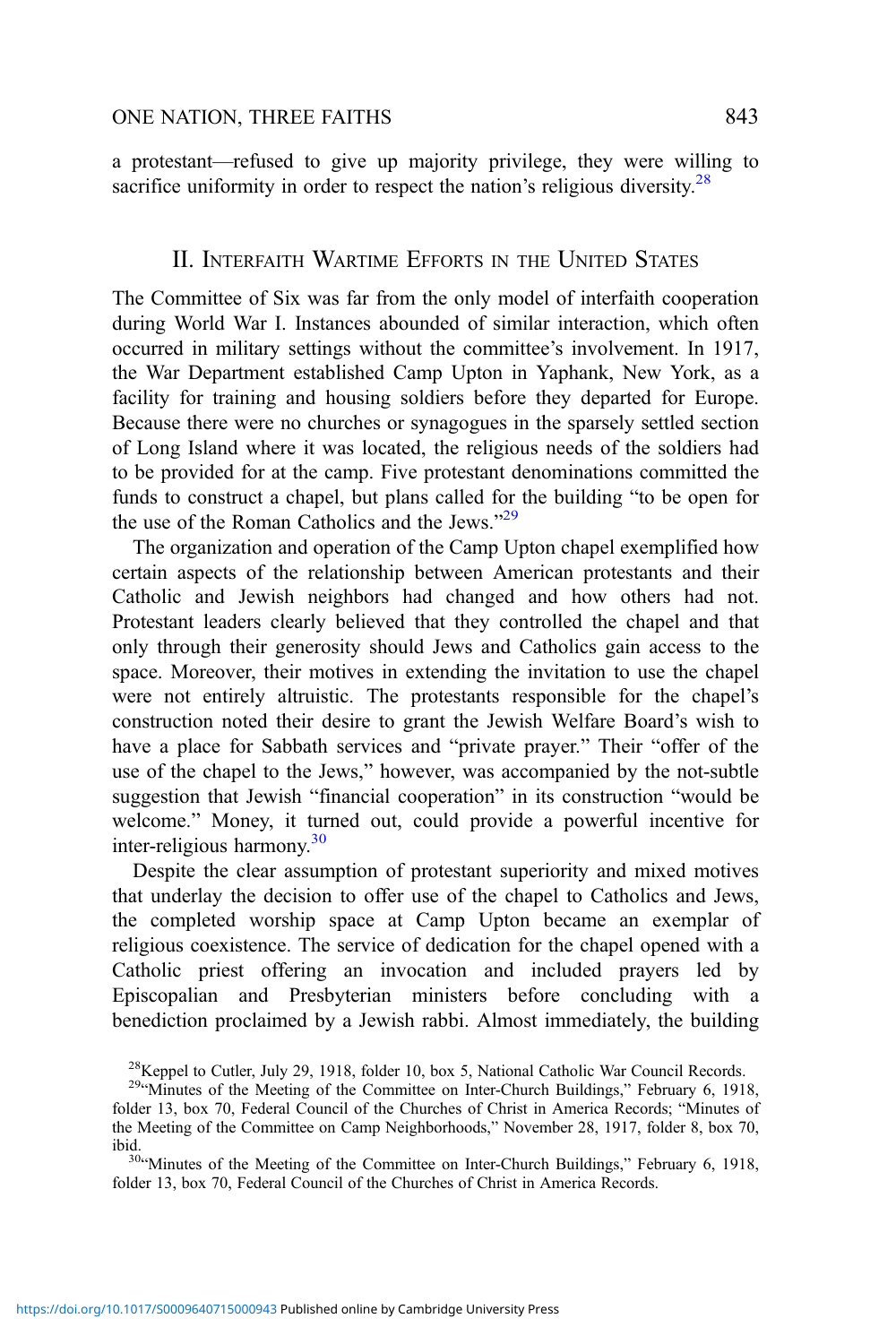became a bustling center of religious activity, "in use not only by the protestants, but also by the Catholics for their confession and the Jews for their Friday evening service."<sup>31</sup>

Among civilians, interfaith cooperation in support of the war effort also became commonplace. This, too, resulted from a mix of idealistic and pragmatic motives. Soon after American entry into the conflict, one prominent protestant clergyman urged Herbert Hoover, the recently appointed head of the United States Food Administration, to specifically target Catholics in his campaign of rationing, "not only because of their numbers, but also because the food supply in the homes of the rich is largely under the control of Roman Catholic servants." Hoover heeded this advice. In launching his food program, he immediately sought support from Methodists, Presbyterians, Episcopalians, Jews, and Roman Catholics.<sup>32</sup>

Cooperation in support of Hoover's food program presaged the broader interfaith activity that emerged later in 1917, when the GWCC sought to include "all Protestant, Catholic, and Hebrew churches" in "the Christmas campaign of the Red Cross." Once again, the complexities of Americans' self-understanding at this moment are apparent. There is clearly something discordant about an attempt to enlist non-Christians in a Christmas fundraiser, and it is quite likely that Jews recoiled at the suggestion that they were just another "church." Yet, beneath the lingering elements of a hegemonic protestant culture, the 1917 Red Cross campaign revealed feelings of shared purpose among protestants, Catholics, and Jews at the grassroots level. Contemporary reports noted that "pastors, priests and rabbis not only spoke before their congregations but thousands of them joined the staffs of speakers" that traveled widely. Indeed, this interfaith campaign highlighted the relative weakness of American protestantism in an unanticipated way. When monetary contributions from their own churches fell short of the projected amount, protestants were left to watch sheepishly as Catholics and Jews made up the difference.<sup>33</sup>

The Red Cross Christmas campaign typified the growing sentiment that religious differences proved insignificant when compared to the needs of the

<sup>&</sup>lt;sup>31</sup> The Church and the War," *Outlook* 118, no. 17 (April 24, 1918): 664; "Minutes of the Meeting" of the Executive Committee of the General War-Time Commission of the Churches," March  $\overline{6}$ , 1918, folder 10, box 70, Federal Council of the Churches of Christ in America Records.

<sup>&</sup>lt;sup>32</sup>Charles H. Brent to Herbert Hoover, June 13, 1917, folder, box 14, Brent Papers; William Adams Brown, "General War-Time Commission of the Churches: Its Organization and Its

<sup>&</sup>lt;sup>33</sup> Worth Marion Tippy, *The Church and the Great War* (New York, 1918), 20–21; "Minutes of a Meeting of the Executive Committee of the General War-Time Commission of the Churches," November 21, 1917, folder 9, box 70, Federal Council of the Churches of Christ in America Records; "Minutes of the Annual Meeting of the General War-Time Commission of the Churches," September 24, 1918, pp. 121–122, folder 11, box 70, ibid.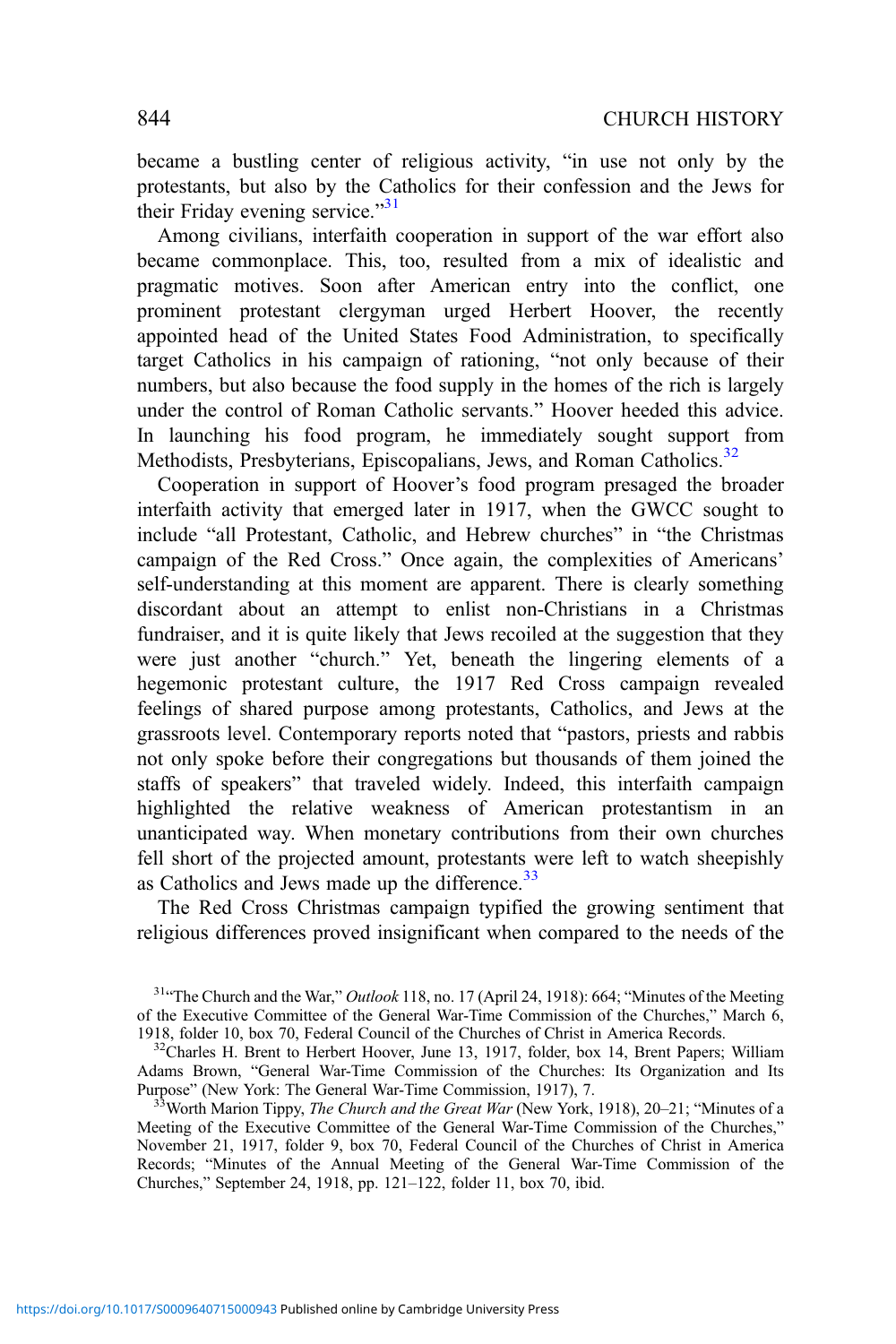#### ONE NATION, THREE FAITHS 845

nation at large. In Arlington, Massachusetts, the town's Catholic and protestant churches banded together to collect funds for the war effort. One Congregationalist minister noted that at an event in support of the Red Cross campaign, "every clergyman in Town was on the platform—two Catholic priests, and an Episcopalian, and a Methodist minister" all addressing a crowd "made up of Catholics and Protestants" who were "glad that something brought them together."<sup>34</sup>

A comparable fundraising endeavor occurred in Connecticut, where the Catholic Knights of Columbus invited the pastor of a Congregational church to give the keynote address at a fundraiser for their war work. Despite the fact that the "entire audience was composed of Catholics," this protestant clergyman found that his appeal for money led him into a moment of shared worship. When the priest began a prayer, he noted "we all kneeled, and altho' part of the prayer was to Mary I said 'Amen.'" A few decades earlier, the prospect of a protestant clergyman affirming a prayer to Mary would have seemed to many New England Congregationalists a fate worse than military defeat.<sup>35</sup>

There were other instances of interfaith worship. Soon after the United States entered the war, the religious communities of Cincinnati organized a rally, at which numerous Christian and Jewish clergy spoke. Among these was the rabbi David Philipson, who insisted that "differences of creed" did not matter in times of war. He told his audience, "whatever be our separate beliefs, and whatever be the churches we attend, we remember only one thing now, and that is that we are all one as the children of God—all one as citizens of this great republic." Several months later, one of the largest examples of wartime interreligious worship occurred, as 4300 people representing eighty-six Christian churches and two Jewish congregations thronged to the Convention Hall in Rochester, New York, for a Thanksgiving Day service.<sup>36</sup>

## III. OVER THERE: EXPORTING THE INTERFAITH IDEAL TO EUROPE

These efforts to foster interfaith cooperation and understanding at both the institutional and grassroots levels ensured that the view of protestants, Catholics, and Jews as fully included participants in national life had become firmly established by the time large numbers of troops were deployed in

 $34$ Samuel Bushnell to Newman Smyth, Dec. 20, 1917, folder 1, box 1, Newman Smyth Papers, Yale University Library Manuscripts and Archives, New Haven, Conn.

<sup>&</sup>lt;sup>35</sup>Charles Dinsmore to Newman Smyth, December 10, 1917, folder 15, box 1, Smyth Papers.<br><sup>36</sup>David Philipson, "America's Entrance into the War" (1917), reprinted in *Centenary Papers and* 

Others (Cincinnati, Ohio: Ark Publishing Company, 1919), 301; William A.R. Goodwin to Charles H. Brent, December 1, 1917, December 1917 folder, box 14, Brent Papers.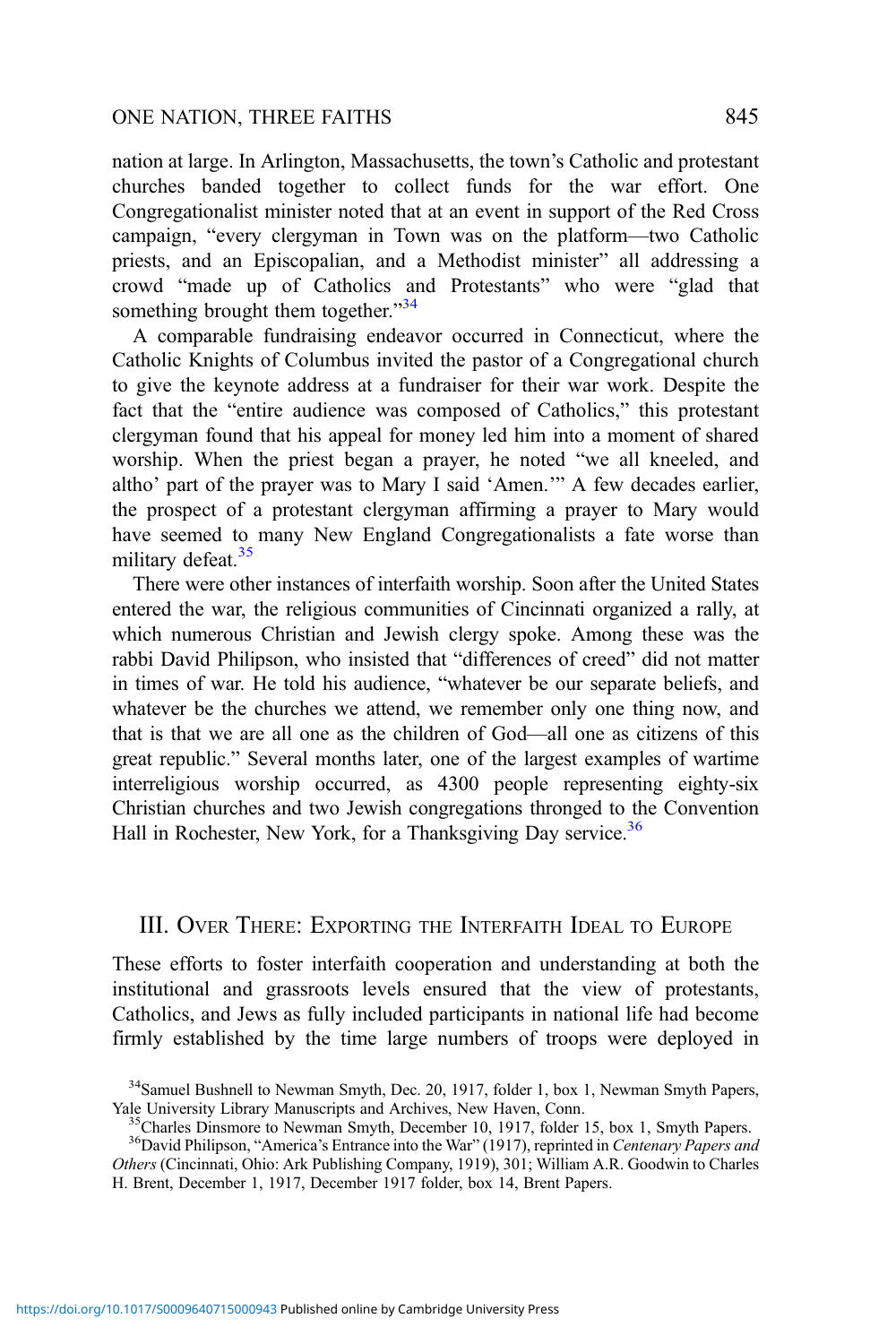early 1918. One of the strongest proponents of this perspective was Charles H. Brent, the Canadian-born Episcopalian who had spent the better part of two decades as a missionary to the Philippines. In 1917, Brent was elected the bishop of Western New York. On his way back to the United States, he detoured to Europe for what was supposed to be a brief period of work for the YMCA. At the urging of General John Pershing (the two had known each other in the Philippines, where Pershing had served during Philippine-American War), Brent reluctantly agreed to serve as the chief of the new chaplaincy corps. His appointment was widely cheered by protestant Americans, and the decision to appoint a Catholic as Brent's deputy assured the support of Roman Catholics as well.<sup>37</sup>

In France, interfaith cooperation among chaplains became widespread, in part because of Charles Brent's commitment to the ideal. The bishop admired the Committee of Six for its encouragement of "coordination" among religious bodies, which he believed represented a crucial ingredient to "mutual understanding." Brent sought to incorporate that spirit into his own work. But this cooperation also reflected necessity. Units were not religiously uniform, which made it impossible to guarantee that individual soldiers had contact with a chaplain from their particular tradition. Moreover, the chaos of life in a war zone made matters worse. An exasperated Brent lamented that the situation "would have been ludicrous if it had not been exasperating." The lack of sufficient Jewish chaplains was particularly acute throughout the war, and matching Catholic clergy to predominantly Catholic units proved a near impossibility. In one instance, Brent noted, a regiment was assigned a Roman Catholic a chaplain—despite the fact that of the 2000 men in the unit, a mere "40 or 50 or 60" were Catholics.<sup>38</sup>

The necessity of cooperation inspired Brent "to promote . . . a sense of brotherhood among the Chaplains" and to foster "that spirit of respect for one another's convictions that will make it possible for men to work side by side in a common cause." At the chaplaincy headquarters, Brent prohibited his subordinates from creating denominational fiefdoms in which they might oversee chaplains of their own tradition. He insisted that the purpose of chaplains was "to minister to the needs of others irrespective of their religious affiliation, as though they were our own." Only by doing so would

<sup>&</sup>lt;sup>37</sup>"Minutes of the Joint Committee on Chaplains," January 28, 1918, folder 9, box 70, Federal Council of the Churches of Christ in America Records; on Brent's career and involvement with government officials, see Ian Tyrrell, Reforming the World: The Creation of America's Moral Empire (Princeton, N.J.: Princeton University, 2010), 191-202.

 $^{38}$ Charles H. Brent to Cameron J. Davis, August 10, 1918, August 1918 folder, box 15, Brent Papers; "Minutes of the Informal Conference with Chaplain Brent at the Office of the Federal Council," February 14, 1919, folder 12, box 70, Federal Council of the Churches of Christ in America Records.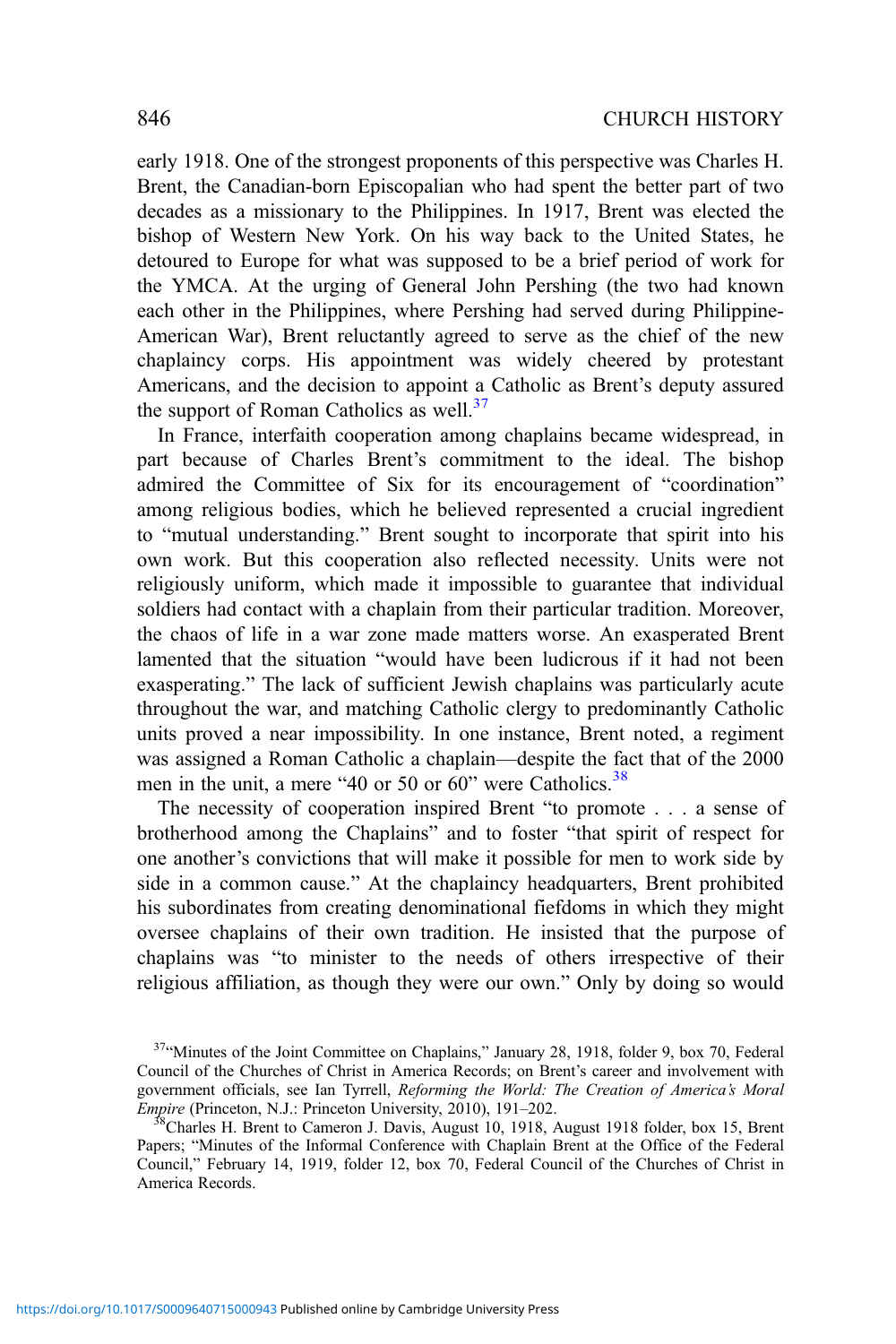each chaplain "look upon the conviction of his brother with the same respect as his own." Brent's efforts did not go unnoticed. The Jewish chaplain Lee Levinger credited his Episcopalian superior with modeling interfaith cooperation in the way that he seemingly "forgot his own affiliations in the interest of all religions alike." This sense of fraternity also manifested itself in casual settings. One clergyman recalled witnessing "a Jewish Rabbi singing the Rosary, accompanied on the piano by a Catholic priest," which he thought exemplified "the brotherly spirit" of the chaplains.<sup>39</sup>

Ultimately, the realities of the war zone required chaplains to do more than merely cooperate and show friendliness to one another. They also needed to function as spiritual guides to men from other traditions. John Mott, the head of the YMCA, noted without the slightest trace of indignation that his son was under the "spiritual care" of a Roman Catholic priest. What was true for the child of an extremely prominent protestant was equally true for other soldiers. The chaplain Chellis V. Smith, whose 1925 book Americans All described the war's interreligious camaraderie, insisted that "nowhere else on earth have clergymen worked so well together as in the army." Smith recalled with particular fondness "one of the most loved chaplains," the Catholic priest John De Valles, who once carried an injured protestant solider to safety. When teased for risking his own life to save a non-Catholic, De Valles reportedly quipped, "there is no distinction of creed or race; we are all Americans here." Observers in the United States heralded reports of religious divisions collapsing in Europe. The NCWC enthusiastically publicized chaplains' accounts of "the altogether admirable spirit of fraternity" among clergy "ministering to our soldiers." Their report noted that "Catholic chaplains . . . are not merely looking to the good of the Catholic boys, nor the Protestant to that of the Protestant boys. Each is working for the best interest of every man."<sup>40</sup>

Such interactions helped to forge close bonds between soldiers of one religious background and chaplains of another. Charles Brent was once puzzled to discover a machine-gun battalion in which every single member claimed to be a Roman Catholic. Finding such a situation unlikely, he investigated. "The boys said," Brent recounted, "'we had such a good

 $\frac{40.4}{10}$  Report of an Informal Gathering of the Committee [of Six]," May 29, 1918, folder 16, box 5, National Catholic War Council Records; "Press Release of the National Catholic War Council," enclosed with Burke to Speer, December 17, 1918, folder 14, box 5, ibid.; Chellis V. Smith, Americans All: Nine Heroes Who in the World War Showed That Americanism is above Race, Creed, or Condition (Boston: Lothrop, Lee & Shepard, 1925), 26–27.

<sup>&</sup>lt;sup>39</sup>Brent to Davis, August 10, 1918, August 1918 folder, box 15, Brent Papers; Charles H. Brent, "Final Report to the Adjutant General," April 26, 1919, 1920 Folder, box 16, ibid.; Charles H. Brent to Newman Smyth, April 14, 1919, folder 10, box 1, Smyth Papers; Levinger, A Jewish Chaplain in France, 141; "Copy of the Memorandum from the Commandant Army Chaplains School to Senior Chaplain, G.H.Q.," November 30, 1918, folder 6, box 5, National Catholic War Council Records.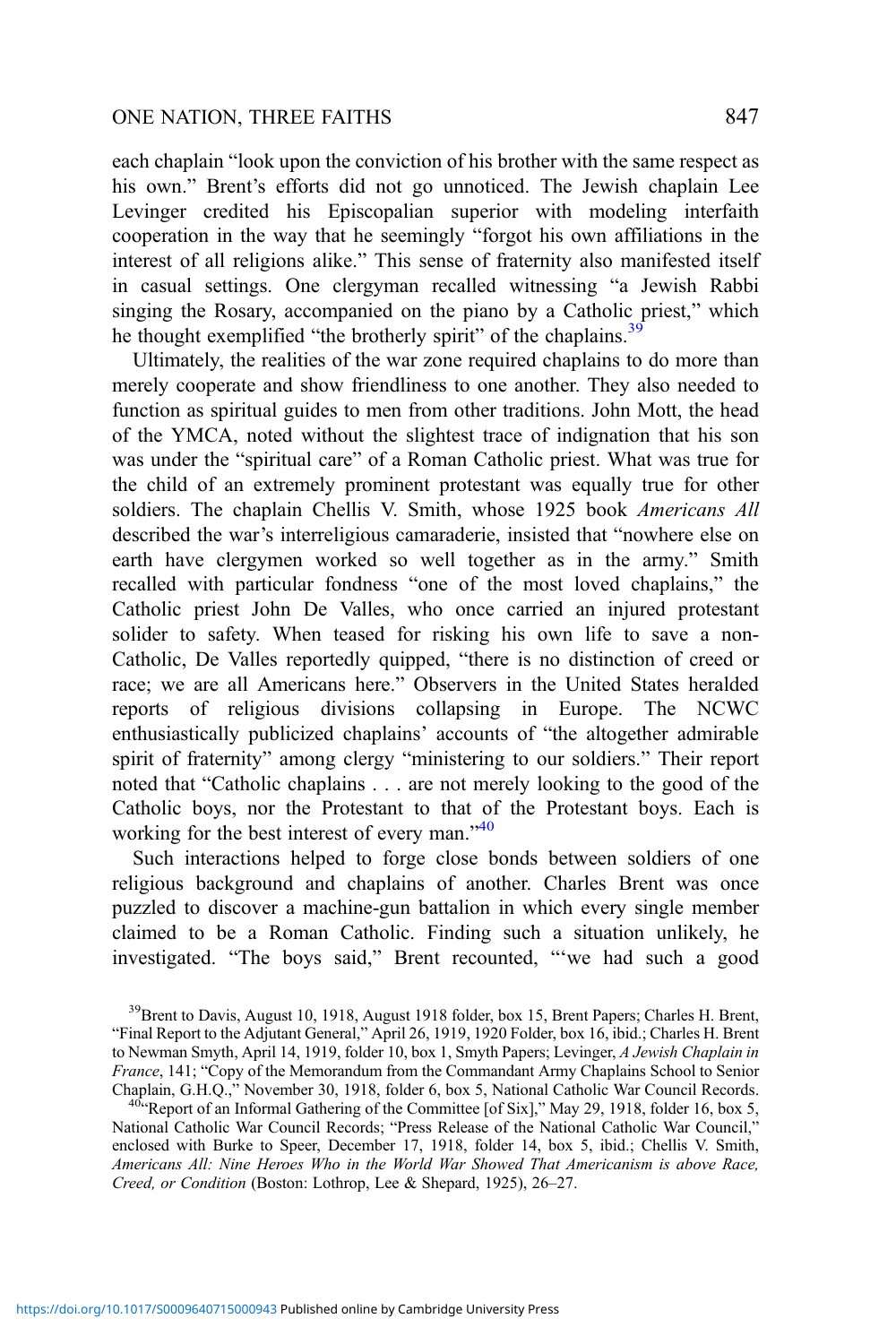chaplain and we were afraid you would take him away from us. He is a Roman Catholic and so we said we were Roman Catholics, and for the duration of the war we are Roman Catholics.'" Not only had their interactions with a priest cured these soldiers of any anti-Catholic animus that they might have brought with them to Europe, but they had also inspired a distinctly favorable disposition to Catholicism.<sup>41</sup>

Though not all soldiers went so far as to temporarily assume a new religious identity, many did avail themselves of opportunities to participate in the worship services of a tradition other than their own. Sometimes, this was because religion trumped boredom. Lee Levinger was surprised to arrive at a service to discover the appointed space "crowded with men of every type" in numbers far exceeding the Jewish population of his regiment. He learned that the service was held in the camp's only common space and the troops "came there every night for the show, movie, or service which might be provided." But the non-Jews in attendance did not treat the event as a mere spectacle. Rather, they displayed an interest that went beyond being "merely respectful." As the war progressed, such occurrences became common. Levinger recounted that non-Jews typically represented anywhere from ten to eighty percent of attendees at his services.<sup>42</sup>

Not all instances of common worship were spontaneous. Often, interfaith participation in religious services was planned. This not only reflected the widely held view that the war effort benefited from feelings of close comity among protestants, Catholics, and Jews, but it also conveyed to soldiers that military leaders treated the three faiths equally. Levinger invited a Methodist chaplain to give the sermon on the second day of the Jewish New Year, and the rabbi himself eagerly attended the Roman Catholic midnight mass on Christmas Eve in 1918. He reported that "every chaplain with whom I have compared notes has told me of similar experiences." His observation was borne out by Charles Brent, who took part in a Rosh Hashanah celebration where he spoke to a large crowd of Jewish soldiers. Likewise, the president of the Federal Council of Churches reported attending a service in Europe "conducted by a group of Protestant chaplains, attended by the generals and their staffs and a multitude of officers and soldiers who came, apparently, more or less irrespective of their religious faith." This protestant clergyman made particular note of the attendance of four Catholic generals, who displayed "a very devotional spirit."<sup>43</sup>

<sup>&</sup>lt;sup>41"</sup>Minutes of the Informal Conference with Chaplain Brent."<br><sup>42</sup>Levinger, *A Jewish Chaplain in France*, 23, 155.  $43 \text{Pbid., } 138$ ; Charles H. Brent Diary, September 6, 1918, Brent Diary May 20, 1918 to August 24, 1919, box 3, Brent Papers; "Remarks by Charles S. Macfarland at the Second Annual Meeting of the General War-Time Commission of the Churches," September 24, 1918, folder 11, box 70, Federal Council of the Churches of Christ in America Records.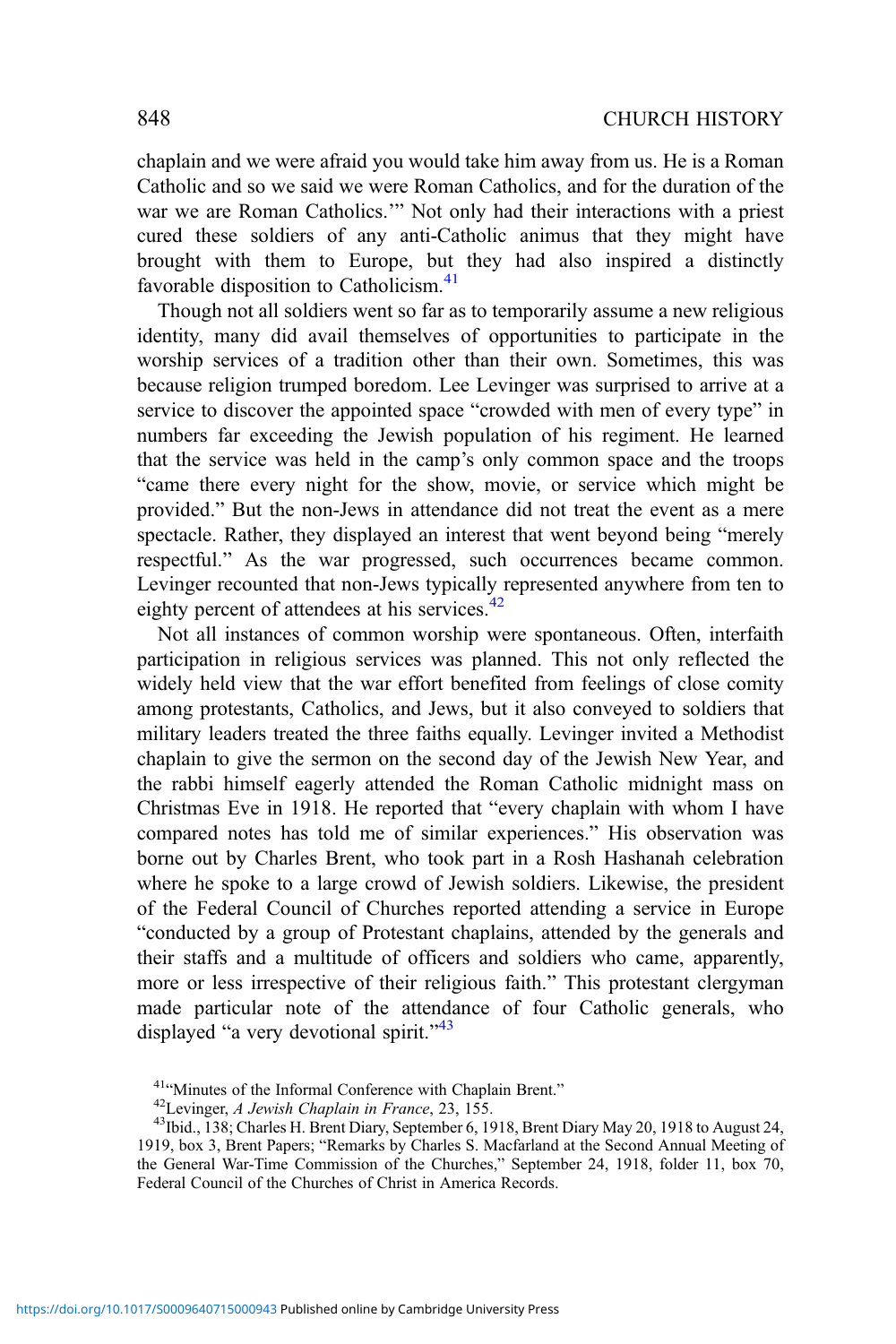# IV. TRANSATLANTIC COMPARISON: AMERICAN LIBERALISM VS. EUROPEAN ORTHODOXY

It was no coincidence that efforts to define America's religious culture occurred in the context of the nation's participation in a European war. In addition to bringing protestant, Catholic, and Jewish Americans into closer contact through military service and coordinated campaigns to support the war effort, entry into the conflict brought a new degree of contact with European culture. Large numbers of Americans had the opportunity to witness firsthand the state of religion in France and Britain. Drawing such contrasts helped to cement their commitment to the religious ideals that underlay the growing expressions of commonality among members of America's three major faith traditions.

One obvious impetus for the sense of shared purpose among American protestants, Catholics, and Jews was the frequent casting of the war as a fight between the forces of good and evil. In this rhetoric, the pious United States stood opposed to a godless Germany. The differences separating Judaism and the various branches of Christianity from one another paled in contrast to the larger conflict between one society that was heavily religious and another that seemed given to a materialistic militarism.<sup>44</sup>

While Woodrow Wilson's propaganda machine sought to draw attention to the irreligion of America's enemy, religious leaders were far more interested in contrasting the vibrancy of Americans' faith with the seemingly sapped vitality of belief among the nation's allies. In Britain, the population suffered from what many observers believed to be a state of apathy, which had negative repercussions for national morale during the war. A correspondent of GWCC president Robert Speer bewailed the exposure of "the evil that is being done . . . by the low tension type of Christianity that has prevailed in our churches." The perceived problem of immorality in France, which had initially drawn the concern of American religious leaders, was believed to stem from the decline of Christian influences there. At the outset of the war in 1914, even before American entry, future Committee of Six member John Mott observed that "tens of millions of people in France" were "as much without Christ as the tens of millions whom I mingled with in India, in the heart of Africa, in the inland provinces of China or in the Turkish Empire." The result of this, he predicted, would be "moral collapse." Similarly, an observer told Speer of the "vast and terrifying problem" that Christianity faced in France and suggested that the state of religion and morals had "long

<sup>44</sup>For a useful analysis of how protestants in particular cast the war against Germany in the framework of good vs. evil, see Andrew Preston, Sword of the Spirit, Shield of Faith: Religion in American War and Diplomacy (New York: Knopf, 2012), 253–263.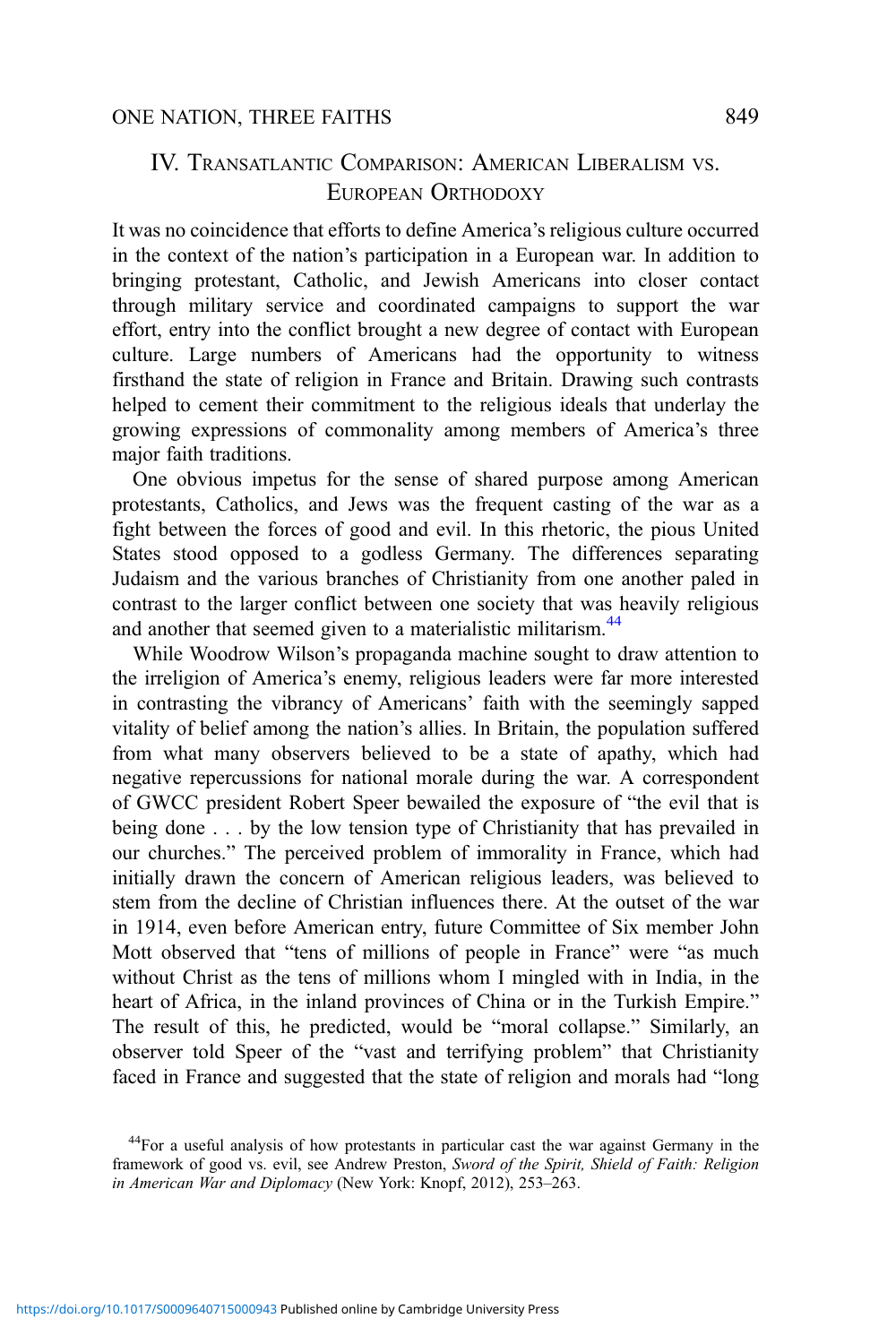since gotten beyond the control of men." The apparent ubiquity of venereal disease and prostitution in the war zone seemingly provided ample evidence of the sapped state of religion in Europe.<sup>45</sup>

When Americans abroad reflected on the state of religion in France, they grew convinced of the superiority of their society. In the United States, they argued, the very definition of religion itself was expansive enough to encompass protestants, Catholics, and Jews of various theological outlooks. By contrast, Lee Levinger noted that "religion to most people in France means orthodoxy," which precluded the more liberal views of religious difference that provided the basis for comity in the United States. "Those large groups of liberals who in America would be adherents of liberal movements, Jewish or Christian, in France are usually entirely alienated from religion," he wrote. Levinger recounted meeting a young French priest, who expressed incredulity that protestants, Jews, and Catholics all held leadership positions in the American chaplaincy corps. "As a Frenchman it was hard for him to understand the kind of religious liberty which means cooperation and friendship," the rabbi observed. In France, "religion" connoted "domination" and "the curtailment of liberty," whereas liberty was equated with "hostility and intolerance of religion."<sup>46</sup>

In reality, the French also favored cooperation, and they, too, drew upon stories of interreligious understanding—including the seemingly ubiquitous example of a rabbi holding a crucifix for a dying Catholic—to emphasize their conviction that differences of faith mattered little during the war. Yet, Levinger's basic assessment was correct. As the French writer Maurice Barrès noted in a book that was translated into English and heavily shaped American perceptions of religion in France, protestantism, Catholicism, and Judaism were viewed as entirely different systems that had been bridged out of political necessity. Whereas many American religious leaders claimed that the war revealed an essential unity and commonality among the three traditions, the French still saw fundamental division. Barrès noted, for example, that because "rigid morality" characterized the "intensively logical" protestantism, it was closer to a "philosophy" rather than the more "emotional" Catholic "religion." It was just these sorts of distinctions about what was and was not a "religion" that many Americans thought they had put behind them. All "religious faiths," noted one American commentator of Barrès's work, came together "in resistance to the German paganism."<sup>47</sup>

<sup>46</sup>Levinger, *A Jewish Chaplain in France*, 67, 143.<br><sup>47</sup>Maurice Barrès, *Faith of France: Studies in Spiritual Differences and Unity*, trans. Elisabeth Marbury (Boston: Houghton Mifflin, 1918), 61, 88–89; Henry Van Dyke, "Relief of Protestant

<sup>45</sup>Speer, "Opening Address of the General War-Time Commission of the Churches"; John R. Mott, "World Interest in the Evangelization of France" (1914), published in Addresses and Papers, Volume VI (New York: Association Press, 1947), 280.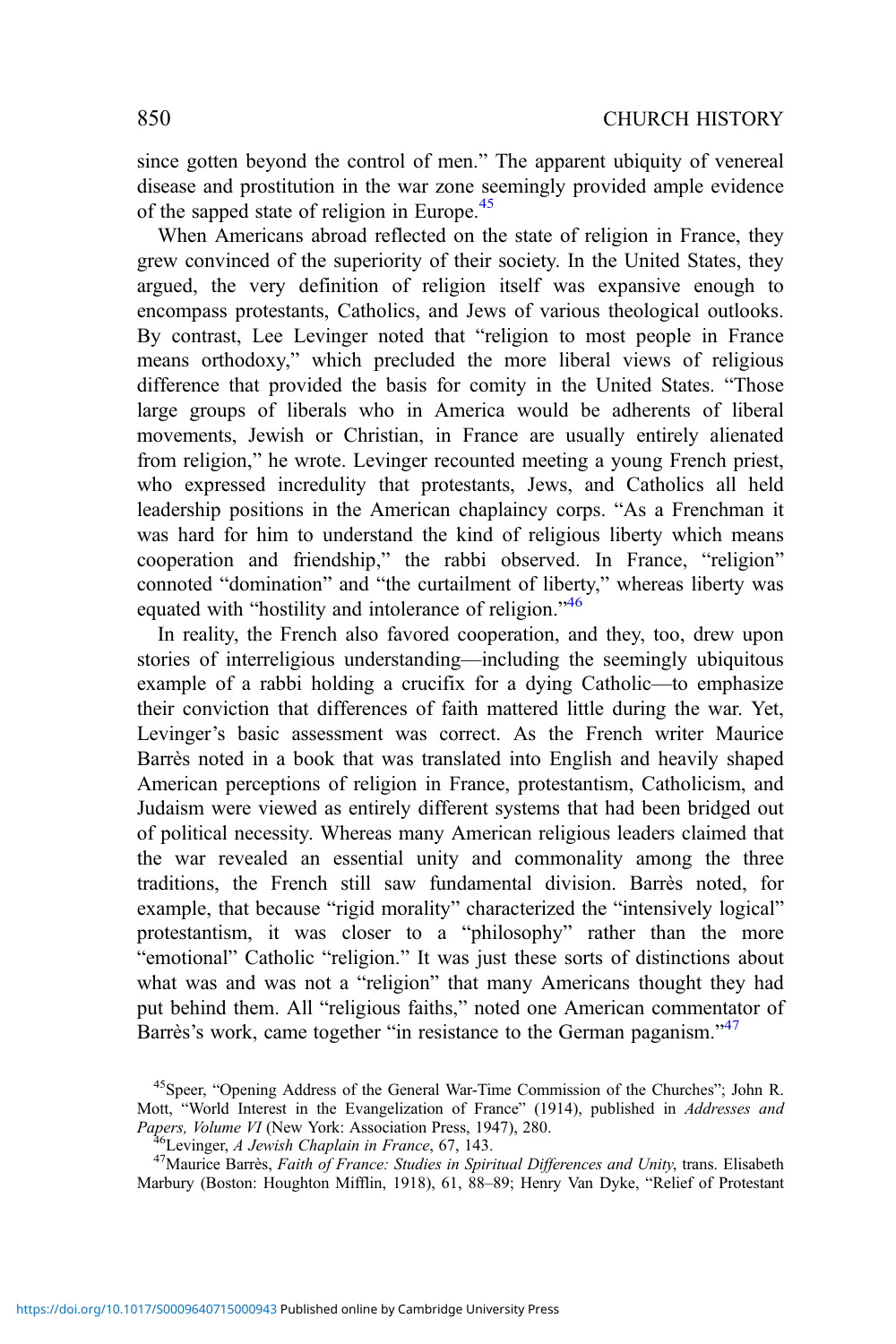## ONE NATION, THREE FAITHS 851

Levinger's invocation of religious liberalism spoke to one additional ingredient that proved crucial for the interfaith cooperation during World War I: nearly all of the active participants in such efforts represented the liberal branches of their respective traditions. Charles Brent, Robert Speer, William Adams Brown, and many of the other protestant leaders active in the GWCC had embraced theological liberalism, with its affirmation that religious beliefs might be modified to reflect modern thought and culture. Both Lee Levinger and Harry Cutler were Reform Jews, and their tradition likewise had long encouraged adaptation of some practices to contemporary culture. Liberalism in Catholicism was a touchier subject by the start of World War I, as papal encyclicals in 1899 and 1907 had signaled the Vatican's disdain for anything that resembled religious accommodation to cultural values. Yet the influence of liberalism could be seen in John Burke. The head of the NCWC and chairman of the Committee of Six was a priest in the Paulist order, which had been established by Isaac Hecker, one of the intellectual forebears of liberal Catholicism in the United States.<sup>48</sup>

Given the immense cultural authority that protestants still wielded, it was their movement toward theological liberalism that proved most significant. In the decades before the war, as liberals gradually assumed positions of leadership in most of America's major denominations, they honed a religious message that emphasized common action for the betterment of society in order to bring the "kingdom of God" to earth. A corollary to this social focus was an effort to minimize doctrinal differences. One consequence of protestants' new social focus and pared-down theology was that it ultimately served to minimize differences with Catholics and Jews as well. Even before the war, Jewish and Catholic observers claimed feelings of closer sympathy with protestantism as a result of its new outlook, and leading protestants emphasized that a "unity of faith already exists" because "Jews and Christians" agreed with them on the essential "articles of faith."<sup>49</sup>

Churches in France and Belgium," June 1, 1919, folder 14, box 3, Henry Van Dyke Papers, Presbyterian Historical Society, Philadelphia, Pa.<br><sup>48</sup>On the emergence of liberal theology as the dominant force in protestantism during the decades

before World War I, see Gary Dorrien, The Making of American Liberal Theology: Idealism, Realism, and Modernity, 1900–1950 (Louisville, Ky.: Westminster John Knox, 2003), 21–43; on Reform Judaism's accommodationist tendencies, see Jonathan D. Sarna, American Judaism: A History (New Haven, Ct.: Yale University, 2004), 124–132; on liberal Catholicism see Jay P. Dolan, *In Search of an American Catholicism: A History of Religion and Culture in Tension* (New York: Oxford University, 2002), 99–117.

<sup>&</sup>lt;sup>49 $\cdot$ </sup>The Unity of the Faith," *Outlook* 95, no. 7 (June 18, 1910): 336–337; David Philipson to Charles H. Brown, June 22, 1916, folder 1, box 1, David Philipson Papers, Jacob Marcus Rader Center of the American Jewish Archives, Cincinnati, Ohio; "Talk About New Books," Catholic World 57 (August 1893): 722; on the reworking of liberal protestant theology, see Dorrien, The Making of American Liberal Theology, 57–62.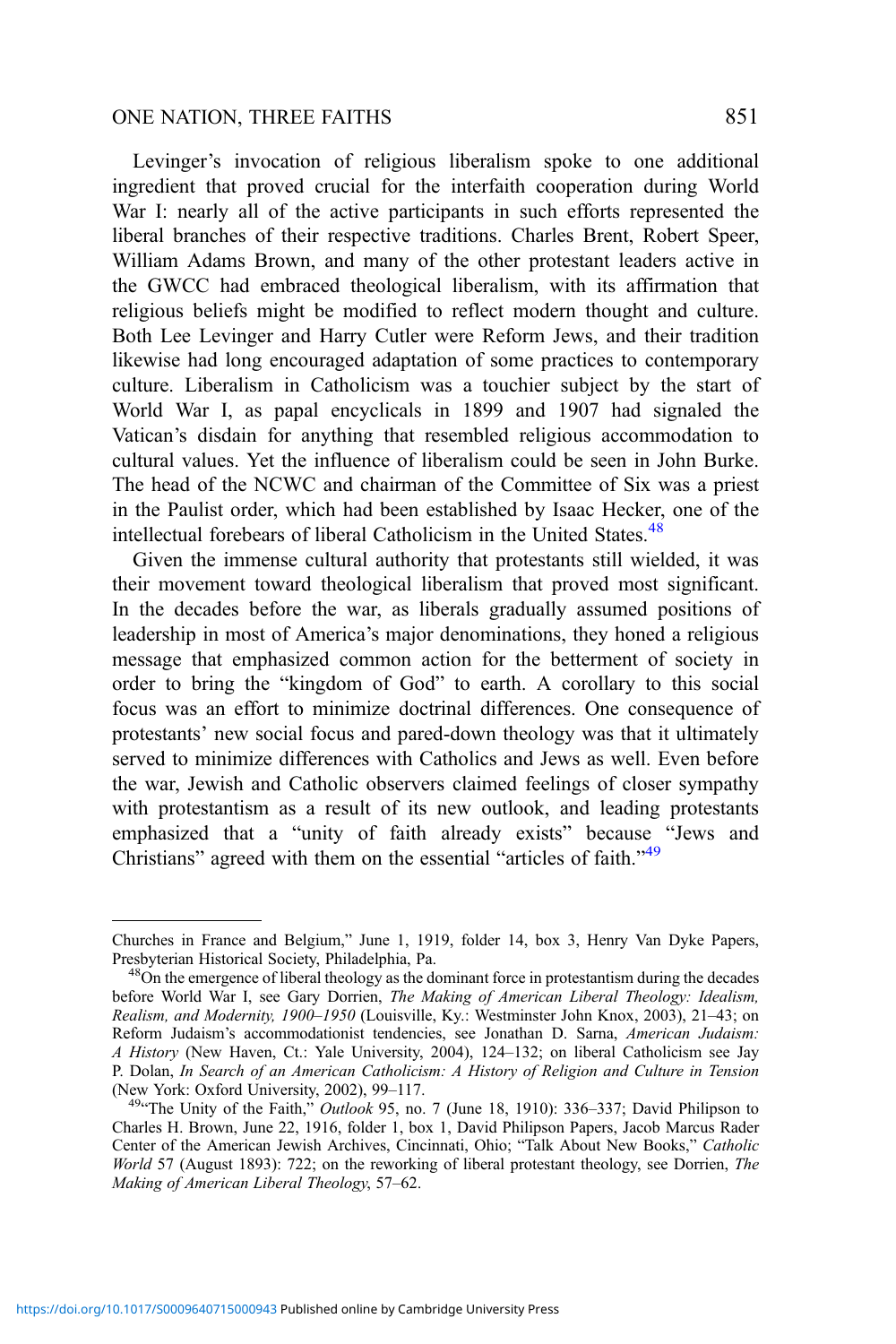During World War I, this turn toward a more simplified religious outlook closely aligned with the perception that the realities of war necessitated a straightforward message. Charles Brent insisted that "religion in its old conventional form has not enough hardihood to continue its existence in the battle line" and argued that a "religion of Jesus Christ in a simpler form" was needed. The Baptist minister Robert Ashworth likewise averred that "religion in the trenches is religion stripped bare of its accessories and trimmings." Religious experience consisted solely in the relationship between "the soul and God" and was therefore a matter of "experience" rather than of "creed." Many Catholics and Jews agreed, and they likewise modified their practices. The priest Francis Duffy recounted that before a battle, he held a "silent prayer meeting" in which soldiers "stood around me in a rough semi-circle, caps in hand and heads bowed, each man saying his prayers in his own way." Duffy noted that he found "this simple ceremony much more effective than formal preaching." So, too, the rabbi Lee Levinger reported that "religious ideas and practices had to satisfy" the "immediate needs" of the typical solider, while "theological concepts . . . meant nothing to him practically." Another prominent rabbi, meanwhile, summed up the war's effect on theology. In the heat of conflict, he declared, "Protestant, Catholic, Jew forgot their theological differences" as "the dross of baser human passions was burned away and the pure gold of the divine likeness, which links all together as children of the one father, issues forth from the crucible."<sup>50</sup>

Certainly protestants, Catholics, and Jews could agree to being "children of the one father," but when the focus turned to Jesus, matters became more complicated, especially for interactions between Christians and Jews. Yet, here too, theological innovations by Christians—and particularly by protestants—made things easier. Wartime depictions of Jesus emphasized a more human figure whose identity was less bound by questions of divinity. In part, this shift reflected the growing popularity of "muscular Christianity" in American protestantism, which offered a simpler outlook that downplayed doctrinal questions about the precise nature of Jesus's divinity in favor of an emphasis on his masculinity. The depiction of Jesus as an active, virile man —Charles Brent's "simpler form"—made the central figure of Christianity more relatable to Jews. Such views were transmitted to soldiers as well. A poem in the military newspaper The Stars and Stripes noted that chaplains did not "pull no highbrow stuff," but rather focused on Jesus as "the First

<sup>50</sup>Charles H. Brent to George W. Perkins, April 30, 1918, April 1918 folder, box 15, Brent Papers; Robert A. Ashworth, "Christian Union After the War," The Biblical World 52, no. 3 (November 1918): 292; Francis P. Duffy, Father Duffy's Story: A Tale of Humor and Heroism, of Life and Death with the Fighting Sixty-Ninth (New York: George H. Doran, 1919), 233; Levinger, A Jewish Chaplain in France, 206–207; David Philipson, "Man Made Differences and God Made Resemblances," Hebrew Standard 73 (June 16, 1919): 3.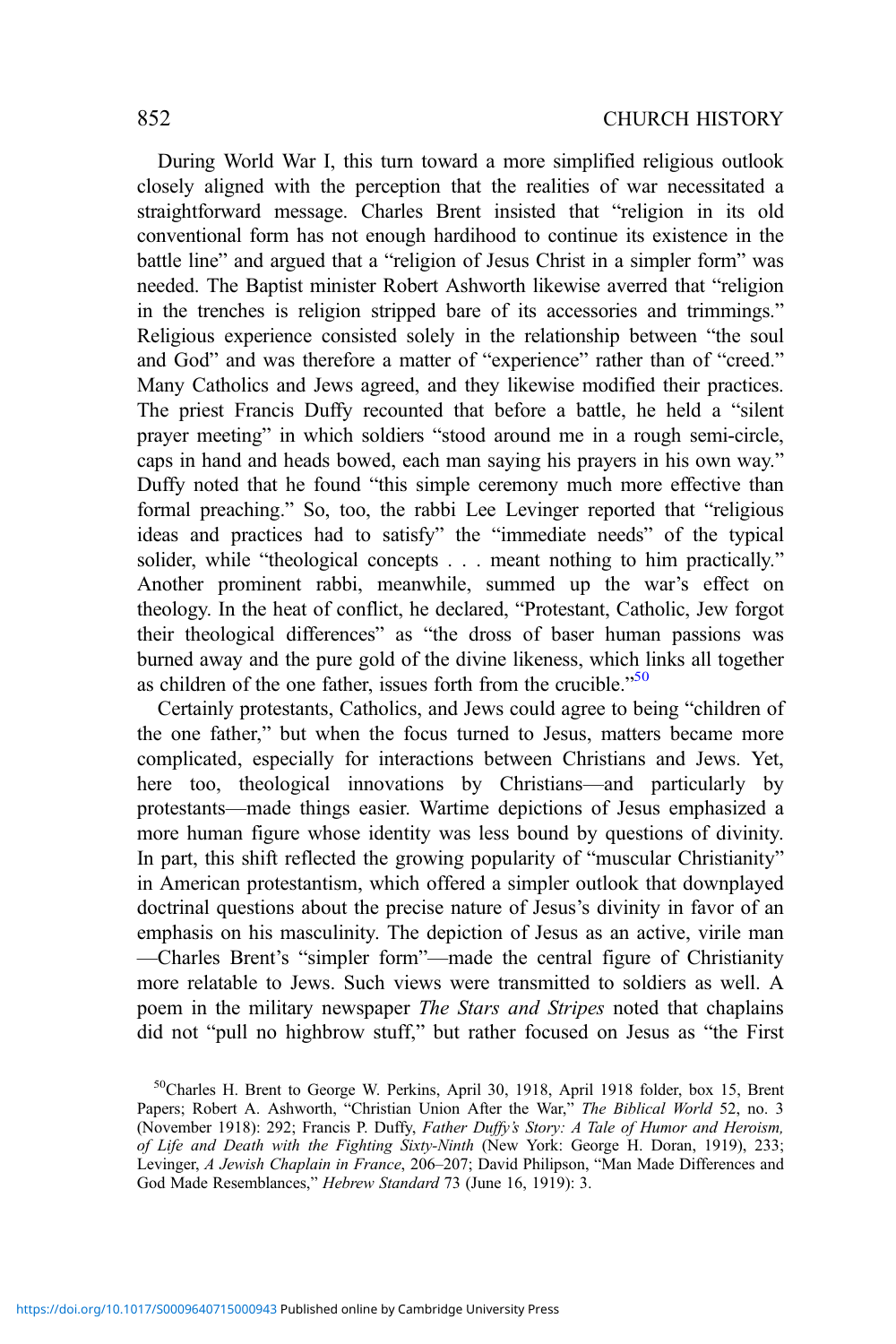and bravest Christian." Debates about whether or not Jesus represented the messiah could be overlooked in favor of a shared appreciation of his human characteristics.<sup>51</sup>

The shift to such a message did not come quickly or easily to many chaplains, regardless of their religious affiliation. One chaplain confessed to Charles Brent that he had found himself "much concerned" and "no little upset" by his inability to reach soldiers until he adjusted his approach "entirely" and began "to preach the simple gospel" of a "'personal relationship'" with Jesus. Ministers, priests, and rabbis alike struggled at times to ignore their impulse to emphasize doctrinal nuance. This, too, provided the basis for shared experience by leveling the playing field for rotestants, Catholics, and Jews. By virtue of their considerable cultural authority, American protestants had historically not often needed to dramatically and rapidly adjust the core nature of their teaching. Catholics and Jews, by contrast, had long faced pressure to accommodate their beliefs and practices to dominant cultural values. On the battlefields of Europe, however, protestant chaplains found themselves in precisely the same boat as their Catholic and Jewish colleagues in having to accommodate their preferred teachings to the exigencies of circumstance. $52$ 

## V. DEBATING RELIGION AND ETHNICITY

Despite the efforts during World War I to advance a conception of American society as one in which Jews and Catholics were equal participants with protestants, significant impediments existed that prevented reality from matching the ideal put forth by people like Charles Brent, Lee Levinger, and the members of the Committee of Six. Despite the dominance of liberals in many of the war organizations, conservative protestants made their presence felt. The editors of one conservative periodical grudgingly conceded that Catholicism as practiced in the United States was superior to Catholicism elsewhere, but they insisted this was "largely due to contact with Protestantism." These protestants insisted that they had "no desire to propagate" the Catholic faith "even at its best," and they likewise urged their co-religionists to "do all in their power to win Jews to Christ and Christianity."<sup>53</sup>

 $51$ <sup>4</sup>As We Know Them: The Chaplain," *The Stars and Stripes* (March 8, 1918), 3; for a useful study of this phenomenon, see Clifford Putney, *Muscular Christianity: Manhood and Sports in*<br>*Protestant America, 1880–1920* (Cambridge, Mass.: Harvard University, 2001), 42–43.

 $^{52}$ John McCormick to Charles H. Brent, undated, 1919 folder, box 16, Brent Papers.  $^{53}$  Catholics, Jews, Camps, and War Chests."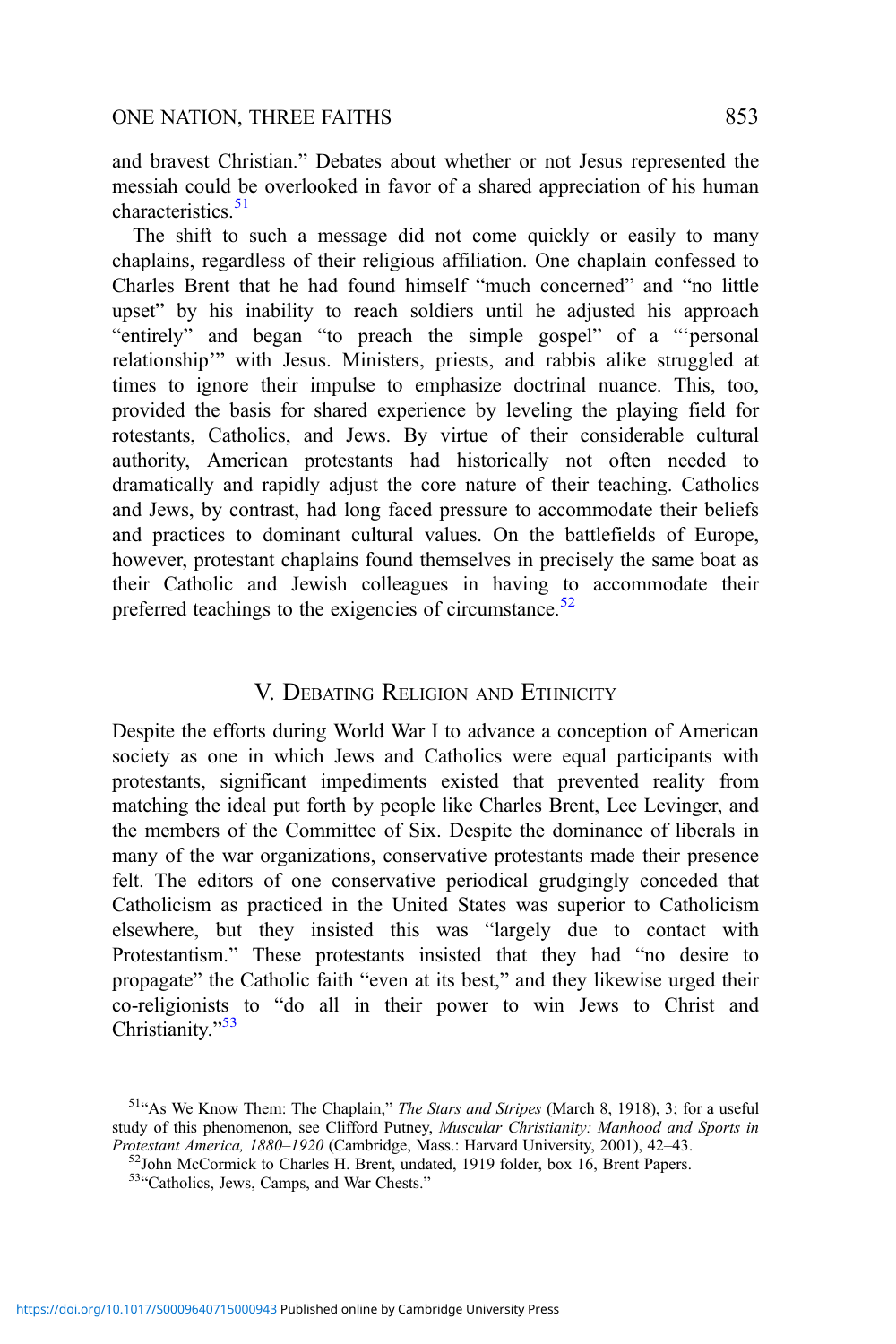The desire of some Christians to convert them was one problem that Jews faced throughout the war; outright anti-Semitism was another. Harry Cutler, the Jewish representative on the Committee of Six, reported that army camps featured entertainers "under the auspices of Young Men's Christian Association" who "caricature various nationalities," including "the Jewish people" with particular "vehemence and prejudice." Jewish leaders also observed that the YMCA periodical, Trench and Camp, occasionally printed stories that had "the propensity to incite anti-Semitic sentiment." In the case of one such article, YMCA leaders swiftly apologized. So, too, the Catholic priest John Burke was quick to declare his willingness to "make an official protest" when a Jewish soldier reported receiving a copy of the New Testament in Hebrew. But the frequency with which religious leaders found themselves responding to anti-Semitic statements and incidents highlights the elusiveness of full inclusion of Jews during World War I, the rhetoric of many influential Americans notwithstanding.<sup>54</sup>

Moreover, even well-meaning protestants undercut their own good intentions, as when William Adams Brown recorded in the minutes of a Committee of Six meeting that nominations of possible chaplains would be made by "various Christian bodies." It took some gentle chiding from Harry Cutler to remind the Presbyterian theologian that the phrase "religious bodies" better reflected the presence of Jewish chaplains. In still other instances, protestants appeared not to grasp the uniqueness of Judaism. One 1918 census of chaplains consisted of only two categories: Catholics and protestants; Jews (along with Christian Scientists) were considered a subgroup of protestantism.<sup>55</sup>

While protestants were usually the source of the ill-will that belied efforts to eliminate religious animus, they were occasionally on the receiving end of such sentiments. Catholic workers at one army camp criticized protestant leaders in a manner that, in the words of one priest, brought "deepest shame." When a protestant woman was appointed head cook of the Catholic hospitality house at Long Island's Camp Mills, the Catholic attorney Virginia Mollenhauer objected. "It certainly was not unreasonable," she declared, to believe a Catholic woman would be hired for the job. Mollenhauer also accused the protestant cook—apparently without evidence—of being "intolerant of the

<sup>54</sup>Harry Cutler to William Sloane, October 3, 1918, folder 11, box 5, National Catholic War Council Records; Maurice H. Gelfand to the Jewish Welfare Board, September 27, 1918, ibid.; John J. Burke to Harry Cutler, June 25, 1918, folder 9, box 5, ibid.; William Sloane to Harry Cutler, October 4, 1918, folder 11, box 5, ibid.

<sup>&</sup>lt;sup>55</sup>William Adams Brown to Harry Cutler, May 30, 1918, folder 9, box 5, National Catholic War Council Records; John J. Burke to Harry Cutler, June 25, 1918, ibid.; "Minutes of the Meeting of the Executive Committee of the General War Commission of the Churches," November 20, 1918, folder 11, box 70, Federal Council of the Churches of Christ in America Records.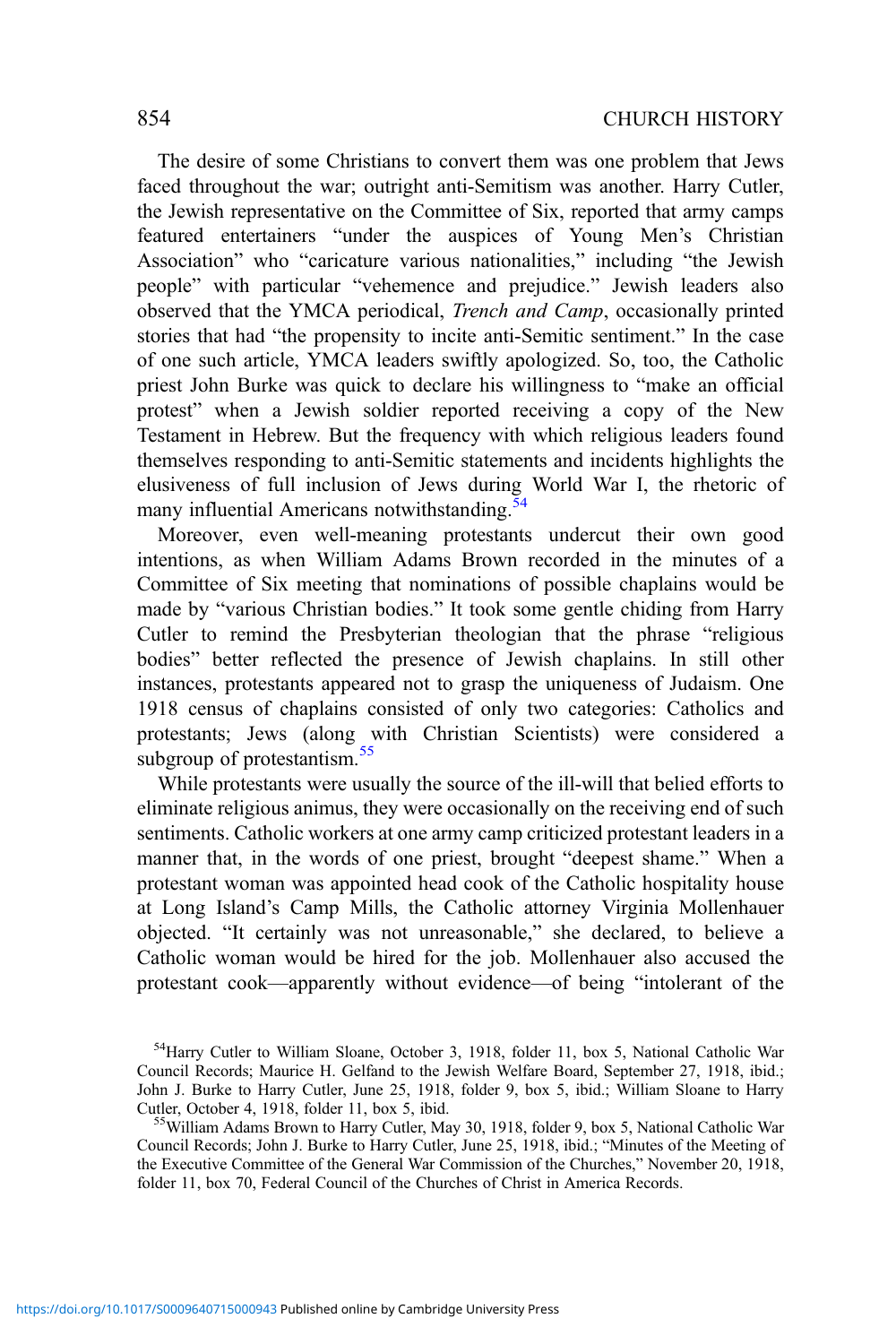#### ONE NATION, THREE FAITHS 855

religious Beliefs" of Catholics, and she accused the camp commander of favoring the Protestant YMCA over Catholic organizations. When informed of her complaints, John Burke denounced Mollenhauer's "ugly words" and "un-catholic" tone. As in the cases of anti-Semitism, inclusiveness won the day with people in authority, but lingering debates revealed that such attitudes were not ubiquitous in American society.<sup>56</sup>

Indeed, these instances pointed to another obstacle to idealizations of an inclusive society: not all Catholic and Jewish Americans were eager to subscribe to the conception of the nation's identity advanced by military and government officials and their allies. Roman Catholics had an elaborate network of social institutions, and they proved reluctant to allow protestant and interfaith groups to have control over the religious life of their troops. Ceding such control, they felt, would invite attacks on essential elements of the faith or on Catholicism itself. With reports circulating of "alleged discrimination against Catholic sisterhoods in nursing," there was a strong impulse—especially among lay Catholics—to oppose cooperation with protestant organizations. Throughout the war, a feeling remained that protestant religious and military leaders dictated the terms of Catholic participation.<sup>57</sup>

So, too, many Jews held reservations about the model of religious cooperation advanced during World War I. Many of the leading supporters of the inclusive ideal put forward during the conflict were Reform Jews who subscribed to many of the same political and cultural values of their Protestant neighbors. There was, however, a large population of Orthodox Jews who had immigrated more recently and who were far less assimilated to middle-class culture. For them, the religious concessions demanded by leaders of the Committee of Six and the Chaplaincy Corps were not trivial.<sup>58</sup>

Indeed, the experience of Jewish Americans exemplifies just how thin a line existed between religious inclusion and discrimination during the war. On the one hand, the constant emphasis on similarity among protestantism, Catholicism, and Judaism represented a growing affirmation of commonality among traditions that would become the heart of the tri-faith ideal. But at the same time, this view could so minimize differences that its proponents disregarded as insignificant important aspects of Jewish belief and practice. In 1918, a Jewish soldier stationed at General Headquarters wrote to the editors of the weekly military newspaper *The Stars and Stripes* to request a chaplain for the "150 to 200 Jewish men" stationed there. The editors

<sup>56</sup>Virginia May Mollenhauer to Peter J. Muldoon, September 11, 1919, folder 1, box 5, National Catholic War Council Records; John M. Cooper to John J. Burke, September 30, 1919, ibid.; John J.

<sup>&</sup>lt;sup>57</sup>Kerby to O'Connell, August 17, 1917. <sup>58</sup>On this group of Orthodox Jews, see Sterba, *Good Americans*, 24–30.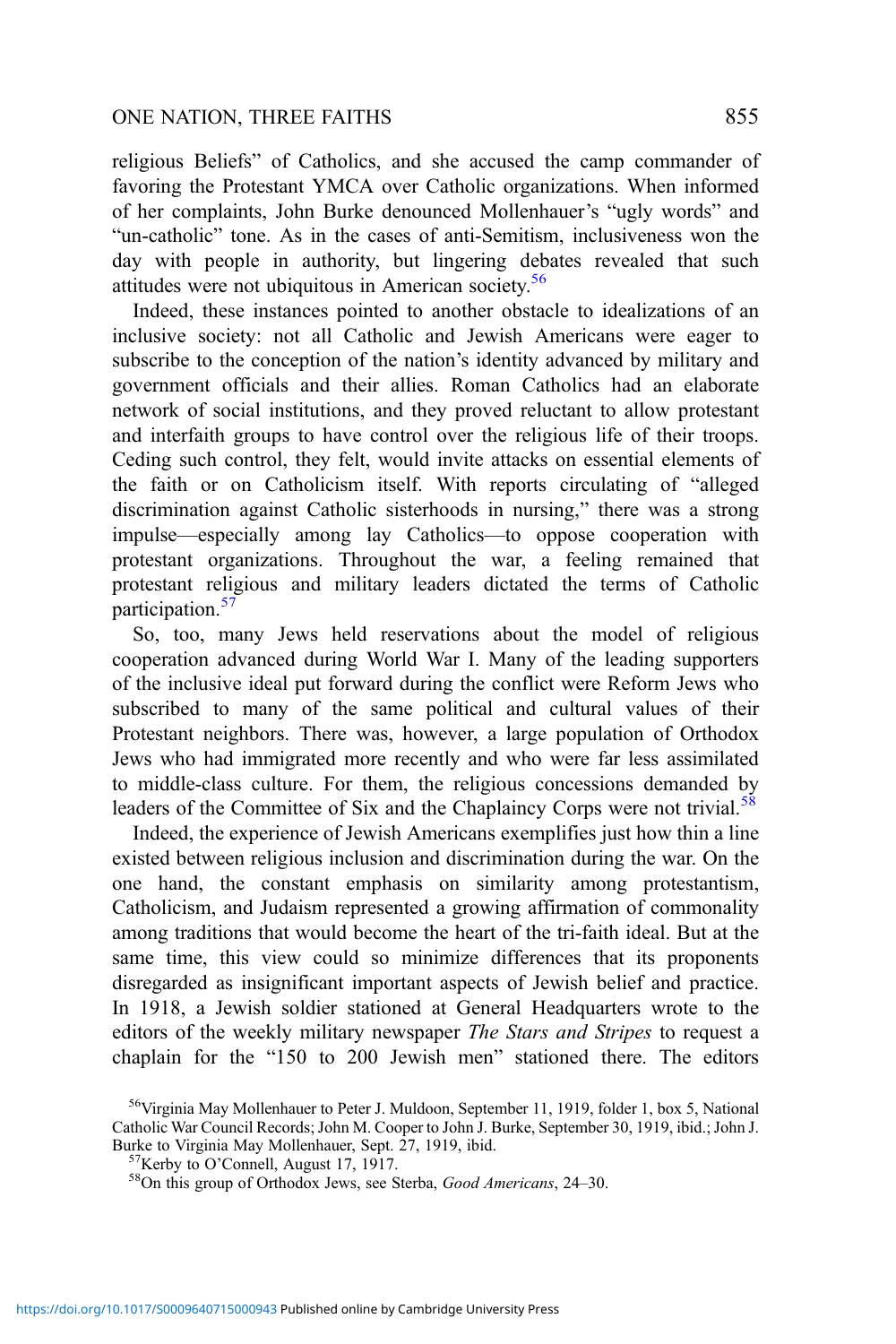unsympathetically dismissed the request, and noted that "war conditions frequently make it impossible for a soldier to have provided for him the sort of service he was brought up in." Thus, they urged all troops to worship together "whether they be Catholics, Protestants, Jews or Christian Scientists," because "it is not the creed we worship, but God Almighty."<sup>59</sup>

In this single expression the editors of the popular newspaper showed the limits of the war's inclusive spirit. Just as the policies of the War Department and the Committee of Six had, to the annoyance of many evangelicals, collapsed protestantism into a single unity with no regard to denominational distinction, so, too, wartime leaders had likewise reduced Catholicism and Judaism to nothing more than worship of the God imagined by theologically liberally protestants. Such a view recurred time and again in wartime rhetoric. Other religious articles in The Stars and Stripes normalized religious practice as being identical to protestant worship, and the ideal chaplain was cast as a Christian clergyman who would tell soldiers "'bout the Lord."<sup>60</sup>

Beyond this failure to fully acknowledge important elements of belied and practice, the full embrace of Catholics and Jews as equal partners in American life was further hindered by the unwillingness of influential protestants to extend their inclusiveness to include cultural practices that did not appear religious. Condemnations of the habits of immigrants were widespread, as typified by a denunciation in the North American Review of the "potentially pernicious" failure of the United States "to assimilate" or "even to digest the great mass of aliens that has been received." President Woodrow Wilson was among the most prominent exemplars of such views, inciting crowds with attacks on "hyphenated" Americans. One of Wilson's most outspoken critics, the former president Theodore Roosevelt, shared his political rival's assertion that "the hyphen is incompatible with patriotism."<sup>61</sup>

Religious leaders enthusiastically embraced the Americanization campaign, which complicated their rhetoric of interfaith comity. The Federal Council of Churches insisted that "the church as an agency must emphasize the spiritual and moral content of this program of Americanization." One element of this project centered on ensuring that immigrant populations in areas that produced industrial goods for the military remained under the influence of religious organizations. To accomplish this work, protestant leaders sought the help of Catholics and Jews. In these "war production communities"—

<sup>&</sup>lt;sup>59</sup>Letter from Leo Simons, "War and the Faith," *The Stars and Stripes* (May 31, 1918), 4.<br><sup>604</sup>As We Know Them: The Chaplain."<br><sup>614</sup>Americanizing America," *North American Review* 206 (October 1917): 519; Theodore

Roosevelt, Fear God and Take Your Own Part (New York: Doran, 1916), 19; on Americanization campaigns, see Thomas J. Fleming, Illusion of Victory: America in World War I (New York: Basic Books, 2003), 65, 249–252.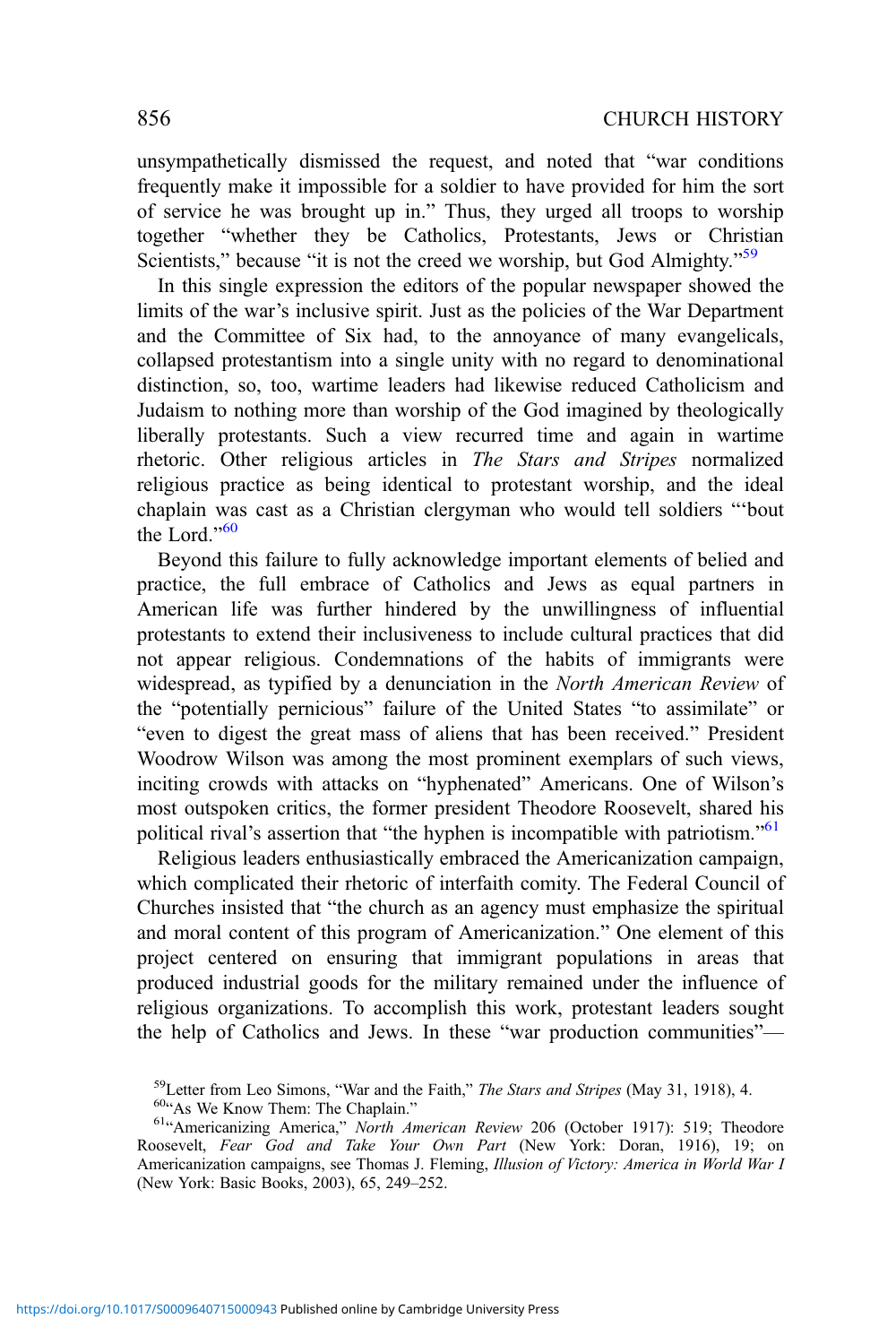#### ONE NATION, THREE FAITHS 857

which included Gary, Indiana, and Erie, Pennsylvania—they arranged "a canvass of new families by all churches, Catholic, Protestant, and Hebrew." Protestants thus signaled their conviction that one could be fully Americanized without converting to their religious beliefs. When Theodore Roosevelt told a group of Roman Catholics in 1916 that to him "Americans" included "Jews and Catholics and Protestants," he put forward a view entirely aligned with that of leading protestants. $62$ 

Drawing clear distinctions between a person's religious identity and his or her cultural and ethnic characteristics proved difficult, however, especially in the case of Jews. In a pamphlet lamenting "an un-Americanized population," representatives of the Federal Council noted that New York had large Italian, Polish, Bohemian, and German populations but was also "the largest Hebrew city in the world." When protestants set out to acculturate "Hebrews," it was not entirely clear where ethnicity ended and religion began. Nor was it always easy to distinguish between the religious and cultural practices of Italian immigrants. Because of the overlapping character of various facets of an individual's identity, full inclusion of Catholics and Jews would require protestants to abandon their unbending insistence on acculturation. It would be several decades after World War I before most protestants reached such a point.<sup>63</sup>

## VI. LIMITS, AFTERMATH, AND LEGACIES OF WORLD WAR I

During the 1940s, World War II would produce similar inclusive rhetoric, which in turn would inspire widespread acceptance of the United States as tri-faith country, best exemplified by Will Herberg's 1955 description of "Protestant, Catholic, Jew" America. But this did not happen following World War I. In the months and years after the armistice, the language of inclusion rapidly disappeared from public discourse for reasons including the weak foundation of such ideals, competing priorities among religious leaders, and a declining concern for projecting a certain vision of American civil religion to the rest of the world.

The idealization of protestant-Catholic-Jewish America that emerged during the 1940s and 1950s rested on a much stronger foundation than those of World

 $62$ "Leadership of the Church: In the Americanization of Foreign Speaking Peoples," (undated), folder 15, box 3, Federal Council of the Churches of Christ in America Records; "Social and Religious Conditions in Centers of Wartime Industries, Suggested Outline for Study and Organization," addendum to "Minutes of the Meeting of the Special Workers for Centers of War-Time Industries," April 24, 1918, folder 14, box 22, ibid.; Roosevelt, Fear God and Take Your Own Part, 358.<br><sup>63</sup>"Advance Copy: 'War-Time Americanization,'" undated, folder 15, box 3, Federal Council of

the Churches of Christ in America Records.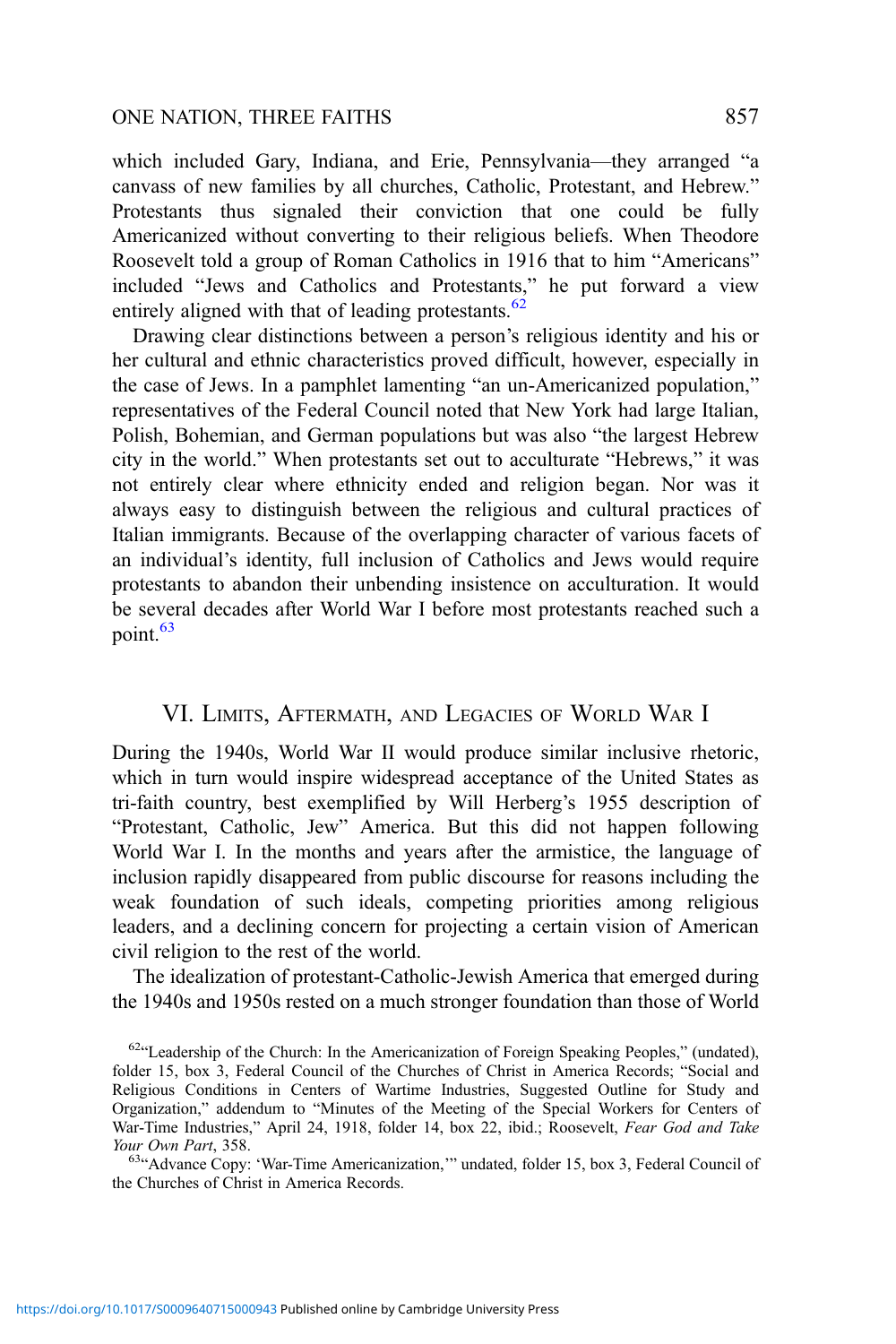War I, which in part explains its resilience. It resulted from campaigns to emphasize interfaith "brotherhood" that grew widespread during the 1930s. In widely read religious literature and at public events in communities throughout the nation, protestant, Catholic, and Jewish leaders worked to foster inclusive sentiments. Thus, by the time World War II began and military officials once again sought to foster inclusiveness among soldiers, institutions existed to conduct efficiently the work that had been done haphazardly by the Committee of Six and chaplains during World War I.<sup>64</sup>

These campaigns of the interwar period had themselves resulted from the failure of their predecessors to prevent the rampant anti-Semitism and anti-Catholicism that developed following World War I. Longstanding associations of Jews with political radicalism resurfaced as the consequences of the Bolshevik Revolution became apparent, and even some protestants who had eagerly espoused interfaith rhetoric during the war succumbed to anti-Jewish hostility. In 1919, the protestant minister and Princeton University professor Henry Van Dyke had told a crowd of Jewish Americans that "no religious creed" could claim preeminence in American life because "Jews, Catholics, and Protestants stand on the same basis." In a Christmas sermon three years later, his tone changed markedly, as Van Dyke denounced "the renegade, godless Jew" as "the most dangerous man in the world." Based on his other writings, it seems unlikely than Van Dyke viewed all Jews as godless. But he clearly believed that they represented the core proponents of an atheistic communism. Catholics fared somewhat better during the twenties, though they, too, suffered amidst the nativist rhetoric surrounding the immigration restrictions of 1924 and from the virulent anti-Catholicism that emerged during Al Smith's 1928 presidential campaign.<sup>65</sup>

The seeming inability for the inclusive ideology of World War I to militate against post-war anti-Semitism and anti-Catholicism highlighted the weak foundation on which the wartime rhetoric had rested. While leading liberal protestants had been emphasizing their commonality with Catholics and Jews since the late nineteenth century, few had attempted to popularize such

 $64$ On the specific language of "brotherhood," see Schultz, *Tri-Faith America*, 32–3, 35–41; Hedstrom, The Rise of Liberal Religion, 143–168; Benny Kraut, "A Wary Collaboration: Jews, Catholics, and the Protestant Goodwill Movement," in Between the Times: The Travail of the Protestant Establishment in America, ed. William R. Hutchison (New York: Cambridge University, 1989), 193–230; Benny Kraut, "Towards the Establishment of the National Conference of Christians and Jews: The Tenuous Road to Religious Goodwill in the 1920s," *American Jewish History* 77 (1988): 388–412.

 $<sup>65</sup>$ Henry Van Dyke, "Religion of Protestant Churches in France and Belgium," June 1, 1919,</sup> folder 14, box 3, Van Dyke Papers; Henry Van Dyke, "The World Needs Christmas," December 24, 1922, folder 15, box 3, ibid.; on post-WWI anti-Catholicism, see Dolan, In Search of an American Catholicism, 132–136; John T. McGreevy, Catholicism and American Freedom: A History (New York: Norton, 2003), 168–175.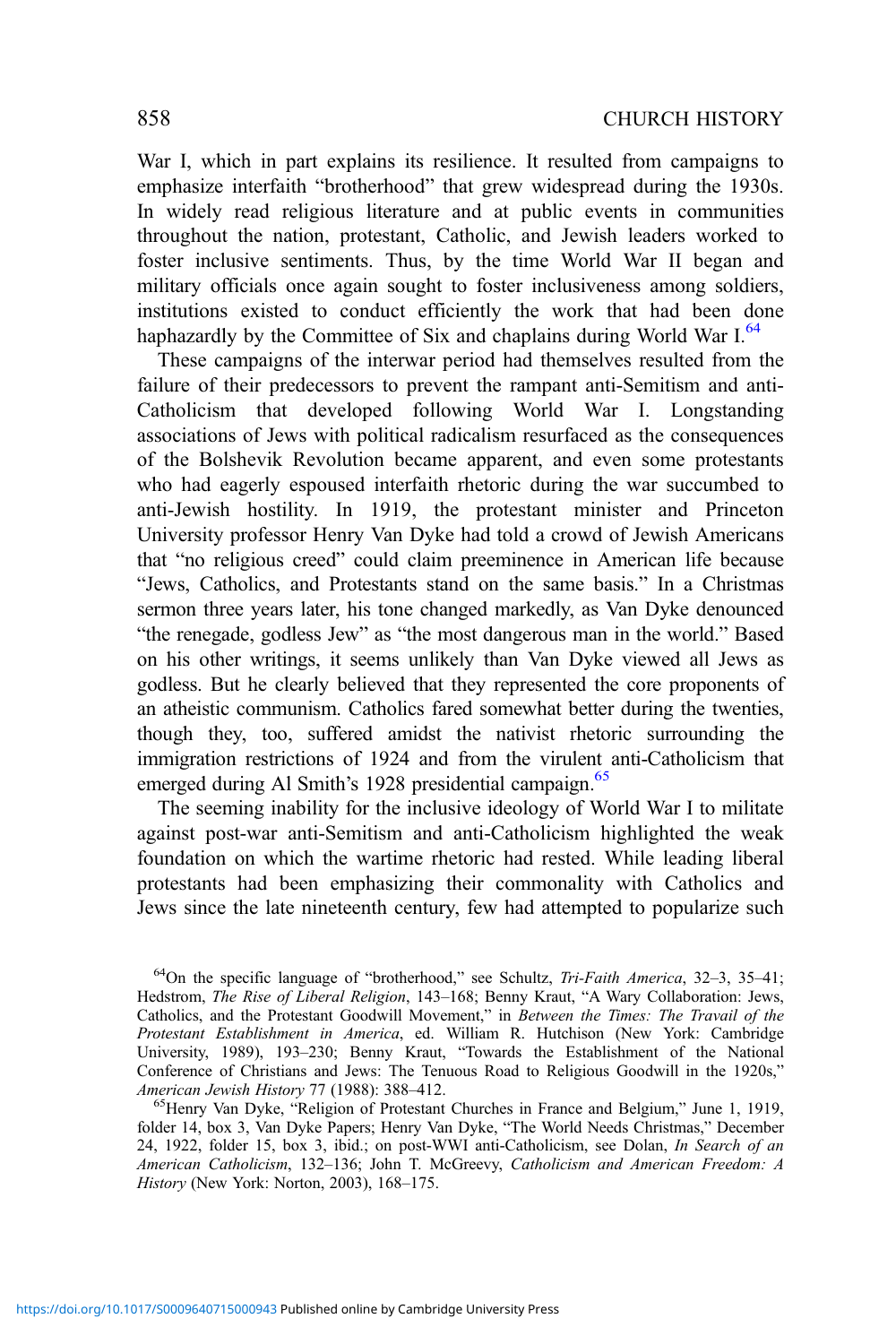views widely in ordinary communities throughout the United States. Consequently, interfaith cooperation during the First World War depended on the particular characteristics of a specific historical moment, and rifts emerged among its most loyal champions even before the conflict ended. Whereas in 1917, Catholics, Jews, and protestants had banded together in support of a single Red Cross campaign, the following year brought two successive campaigns: the first for the YMCA/YWCA and other protestantled organizations, the second for the Knights of Columbus, the Jewish Welfare Board, and the Salvation Army. This plan drew scorn from people like Harry Cutler, who lamented that it "smacks too much of class distinction." Even among members of the Committee of Six, tensions that had remained in check during the war re-emerged in its aftermath. When William Adams Brown and other protestants produced a retrospective volume, The War-Time Agencies of the Churches, they made no mention of the committee. Nor did they acknowledge the contribution of Catholics, thus drawing the ire of John Burke. "You will remember," the priest chided Brown, "that in the compilation of our own handbook we submitted the page proofs to every one of the other churches." Disagreements like this helped to contribute to the sense that, despite the hope of its members to preserve its work in the postwar period, the Committee of Six by 1920 had become "moribund."<sup>66</sup>

Part of the problem was that the advocates of interfaith comity during World War I found themselves unsure where to channel their energies once the armistice had come and their immediate mission had vanished. All retained their broad commitments to expanding religion's moral influence and to diminishing discord and division, yet they differed in their conclusions for how to enact such goals. This was especially true of the protestants who had championed interfaith activity. Among the members of the Committee of Six, some, like Robert E. Speer and John R. Mott, turned their gaze away from shared work with Catholics and Jews and returned to their longstanding interest in foreign missions. Speer also increasingly adopted a language of Christian triumphalism that proved less inclusive of Jews. He described the League of Nations as "an indispensable and unavoidable implicate of all our Christian faith and endeavor in the world." 67

Those Americans who remained steadfast in supporting interfaith inclusion lacked an institutional home for their endeavors. To be sure, the military and

<sup>66</sup>Harry Cutler to Raymond Fosdick, August 15, 1918, folder 10, box 5, National Catholic War Council Records; William Adams Brown to John J. Burke, March 9, 1920, folder 8, box 5, ibid.; John J. Burke to William Adams Brown, March 12, 1920, ibid.; Harry Cutler to John J. Burke, June 29, 1920, folder 12, box 5, ibid.  $^{67}$ Robert E. Speer, *The Gospel and the New World* (New York: Fleming H. Revell Company,

<sup>1919), 29.</sup>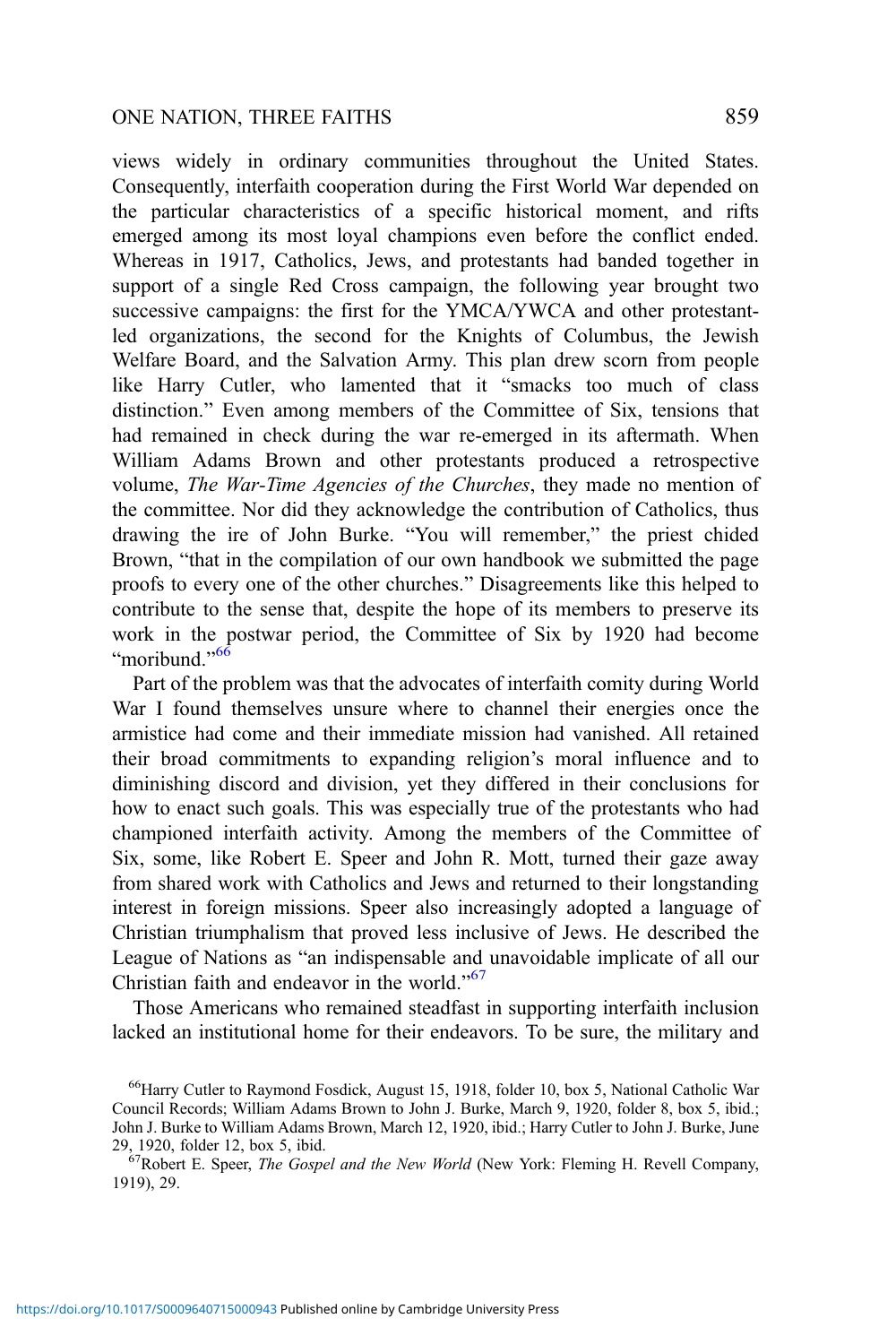related institutions continued to idealize the view of equality among protestants, Catholics, and Jews. The legislation to create a peacetime chaplaincy corps included a provision that its administration would consist of "three chaplains fairly representing the religious forces of the country." In 1934, when members of the Roosevelt administration sought to discuss "religious training" in military camps, they recognized the need to meet with "representatives of the Protestant, Roman Catholic, and Jewish faiths." The American Legion, which was the most prominent veteran's organization and which by the beginning of the 1930s boasted one million members, strove to include Catholics and Jews equally. Indeed, despite the overall conservatism of its political outlook, the Legion emerged as one of the strongest voices sustaining the interfaith ideal of the war. Noting that soldiers who fought in Europe "came back with a broader outlook," an editorial in the organization's periodical observed that "we may have been Protestants or Catholics or Hebrews; it made no difference." The Legion put its words into practice: its leader strongly denounced anti-Catholic attacks on Democratic presidential candidate Al Smith in 1928, and the following year the Legion appointed the rabbi Lee Levinger as its chaplain.<sup>68</sup>

But the nation's armed forces were scaled back following the armistice, and amid clamors for a "return to normalcy" they lacked the significance in national life that would allow them to encourage substantial changes to social values in the way that they would during the second half of the twentieth century. At the same time, many of the religious leaders most active in the war effort grew increasingly troubled by militarism and armed conflict. Few became outright pacifists, but many shared the views of William Adams Brown, who wrote in 1929 of the "needlessness" of death in World War I, especially "the loss of the lives" and "the loss of all for which these lives stood, and might have stood, in love, and trust, and kindly human friendship and international sympathy and cooperation." In such a context, it was difficult for religious Americans to grow excited about using military institutions to advance any cause, even a seemingly noble one like interreligious understanding.<sup>69</sup>

Yet, there was no obvious institution to assume the role that the military and federal government had played during the war in pushing—sometimes forcefully—the model of interreligious cooperation. The American Legion

<sup>&</sup>lt;sup>68</sup>Gaylord S. White to Harry Cutler, December 5, 1919, folder 12, box 5, National Catholic War Council Records; "Addendum to the Minutes of the Meeting of the General Committee on Army and Navy Chaplains," September 20, 1934, folder 1, box 75, Federal Council of the Churches of Christ in America Records; "The Next Man's God," The American Legion Weekly 4 (March 31, 1922): 10; on Levinger and the American Legion, and the organization more broadly, see Ebel, Faith in the Fight, 172–190.<br><sup>69</sup>William Adams Brown, Finding God in a New World: Sermons Preached at Home and Abroad

<sup>(</sup>New York: Harper & Brothers, 1929), 40.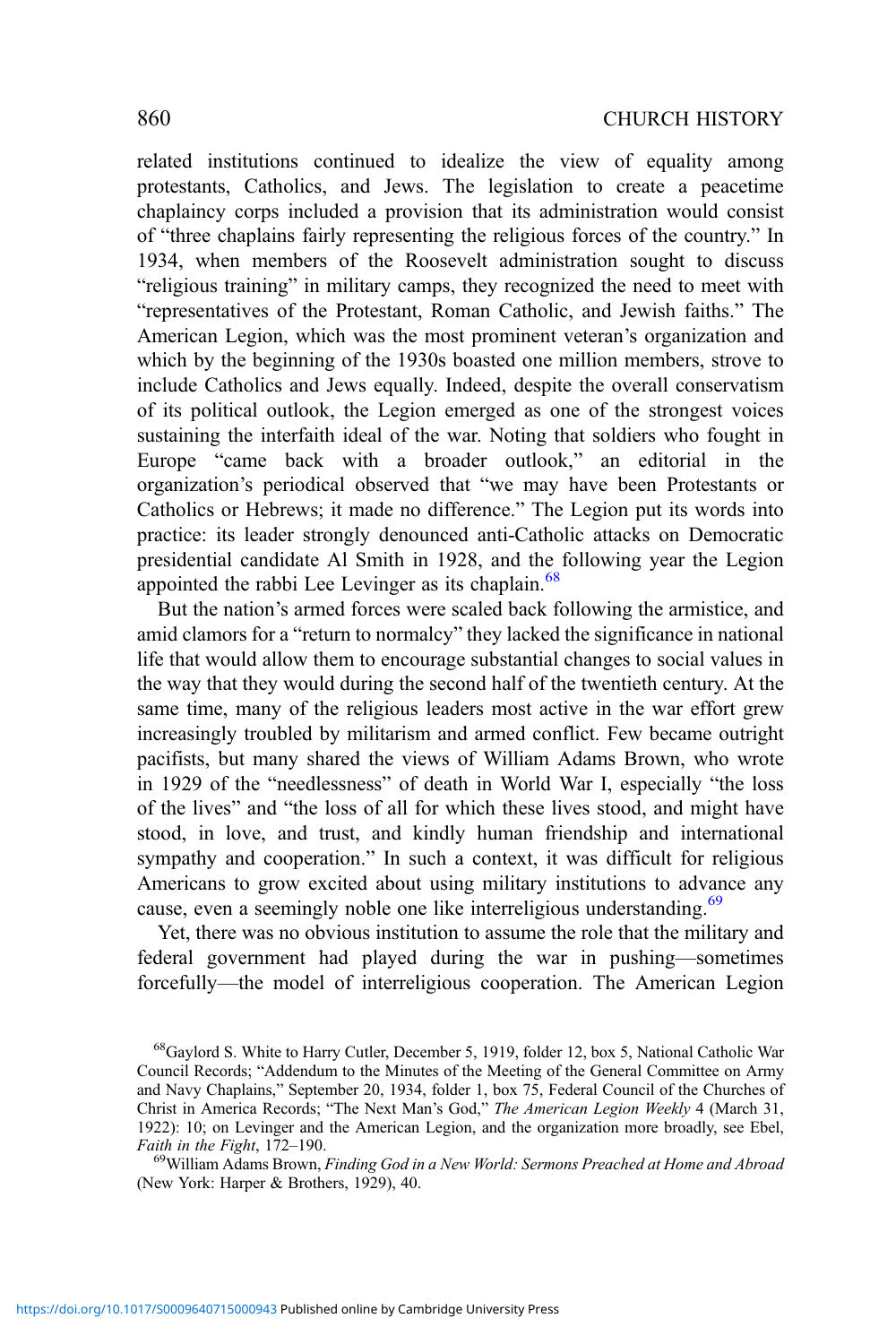might have provided such a place, but its valorization of the military proved disconcerting to protestants with growing commitments to pacifism and internationalism. Some wartime religious leaders, including Brown and Charles Brent, shifted their attention to the international ecumenical movement. They believed that by lowering divisions within Christianity, they could eventually bring harmony between protestants and Catholics, not only in the United States but also throughout the world. Others, such as Brent and the Baptist clergyman Robert Ashworth, took leading roles in newly formed interfaith organizations. The most notable among these was the Committee on Goodwill between Jews and Christians of the Federal Council of Churches, which in the late 1920s helped to establish the National Conference on Christians and Jews (a group that would prove instrumental in advancing interfaith goals during World War II). But while these institutions preserved the tri-faith ideal that had been propagated during World War I, they lacked the focus and purpose the war had provided. Their activities were initially small in scale and centered on specific communities and college campuses, and organizers lacked opportunities to link their message of interfaith understanding to larger national concerns.70

But perhaps the greatest explanation for why the widespread inclusive efforts of World War I did not prove more resilient rests in how Americans viewed their relationship to the world during the 1920s. Much of the impetus for interfaith activity during the war grew out of a reconfigured conception of civil religion and a desire to project that ideal onto the world. In the minds of wartime leaders, the United States was a godly nation whose citizens protestant, Catholic, and Jewish alike—were prepared to save a spiritually apathetic Britain and a morally sapped, irreligious France from the forces of a godless Germany.

Three decades later, a similar desire to contrast a tolerant, inclusive United States with Hitler's Germany would encourage the tri-faith ideal during World War II. Soon after, the Cold War battle of ideology with the Soviet Union would likewise foster the emphasis on a shared Judeo-Christian religiosity that Americans could project abroad as the antithesis to the perceived godlessness of communism. By contrast, religious bigotry came to be seen as socially corrosive and a tool by which the nation's enemies could undermine the unity and resolve of American society. $\frac{71}{1}$ 

<sup>&</sup>lt;sup>70</sup>Dorrien, The Making of American Liberal Theology, 61–62; David Mislin, Saving Faith: Making Religious Pluralism an American Value at the Dawn of the Secular Age (Ithaca, N.Y.: Cornell University, 2015), ch. 6.

<sup>&</sup>lt;sup>71</sup> Wall, Inventing the "American Way," 155–168.